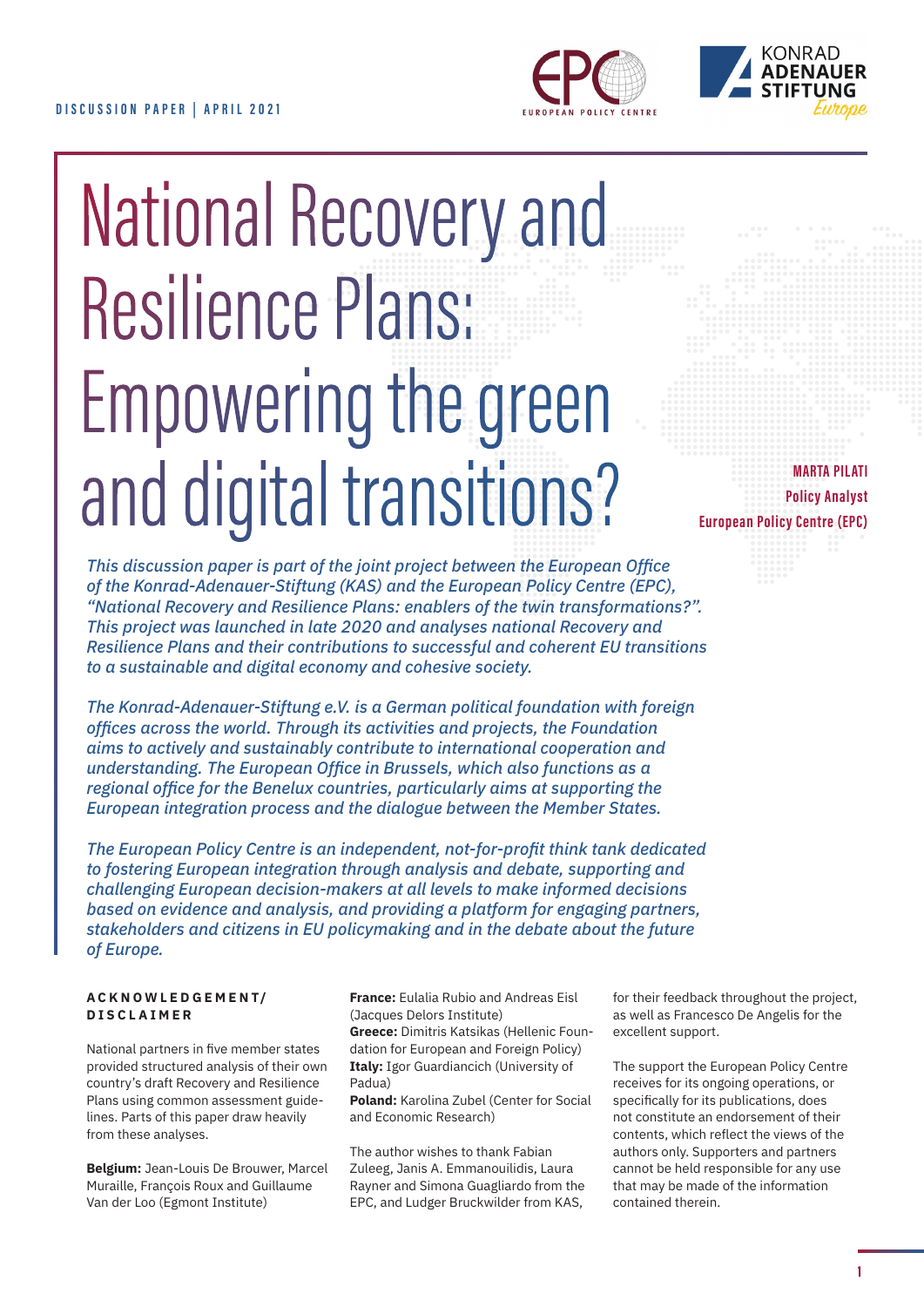# **TABLE OF CONTENTS**

| 1. | <b>Introduction</b>                                                                                          | 4  |
|----|--------------------------------------------------------------------------------------------------------------|----|
| 2. | A decade of structural transformations: The twin transitions and COVID-19                                    | 5  |
|    | 2.1. COVID-19 exacerbating inequalities                                                                      | 5  |
|    | 2.2. The green and digital transitions must be just                                                          | 5  |
|    | 2.3. The Recovery and Resilience Facility is a unique opportunity                                            | 7  |
| 3. | National political debates indicate ownership of the drafting process and the content                        | 9  |
|    | 3.1. The process, debate and transparency                                                                    | 9  |
|    | 3.2. Stakeholder consultations                                                                               | 10 |
|    | 3.3. Points of contention                                                                                    | 10 |
|    | 3.4. Governance and responsibilities                                                                         | 11 |
|    | 3.5. National ownership is present                                                                           | 11 |
| 4. | Case studies: The content of the national plans                                                              | 12 |
|    | 4.1. France                                                                                                  | 12 |
|    | 4.2. Belgium                                                                                                 | 13 |
|    | 4.3. Poland                                                                                                  | 14 |
|    | 4.4. Greece                                                                                                  | 15 |
|    | 4.5. Italy                                                                                                   | 16 |
| 5. | An effective, EU-wide strategy for the twin transitions and economic prosperity?                             | 17 |
|    | 5.1. Coherent or fragmented measures?                                                                        | 17 |
|    | 5.2. RRP priorities are aligned, but the cross-border dimension could be strengthened                        | 17 |
|    | 5.3. RRPs set the basis for a good strategy generally but can still be improved                              | 18 |
|    | 5.4. Impacts on cohesion are considered at different degrees across plans and could benefit from more detail | 19 |

# **6. [Making the most of a unique opportunity](#page-19-0) 20**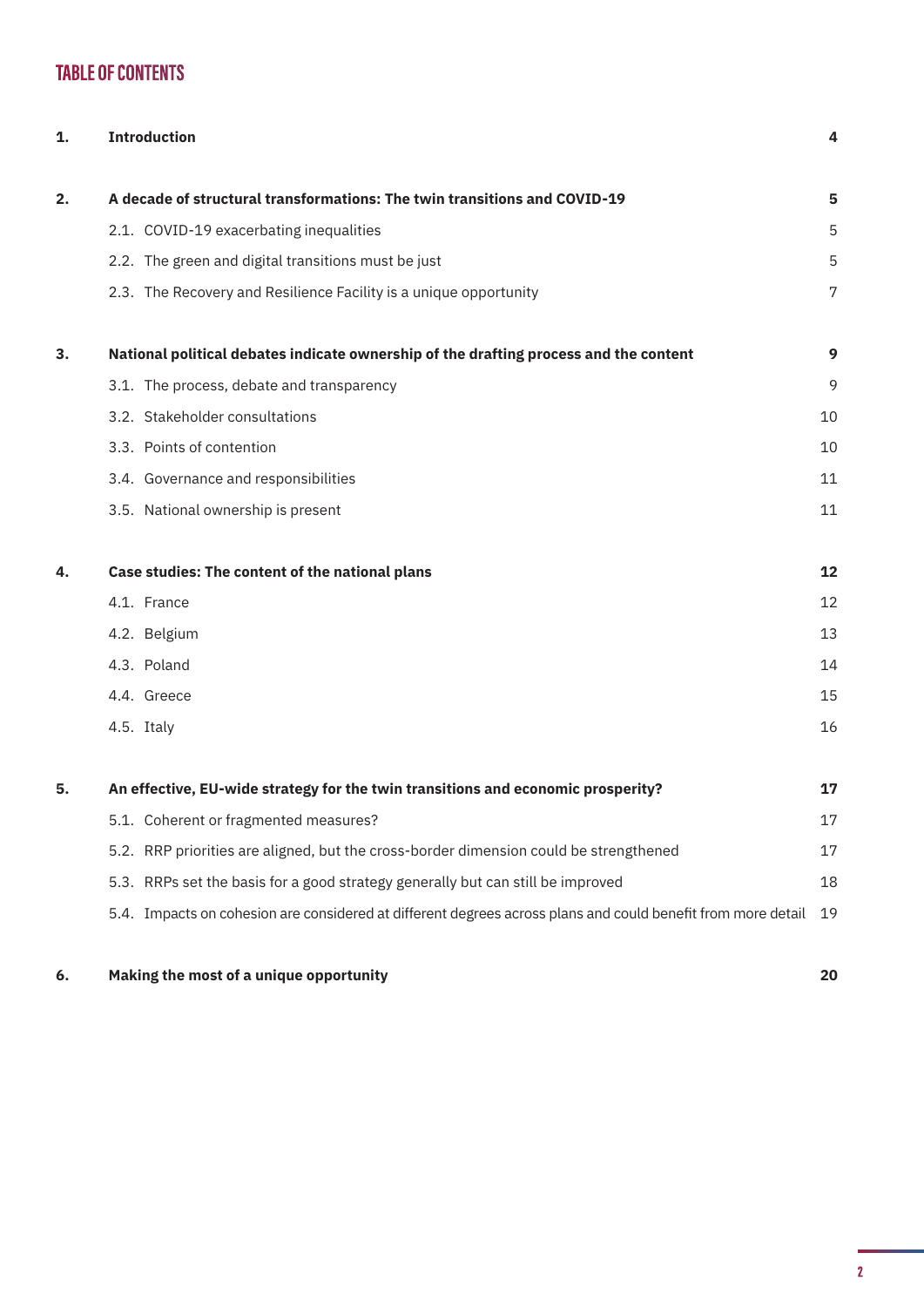#### **Main findings**

The COVID-19 crisis is exacerbating inequalities between countries, regions and social groups.

The twin sustainable and digital transitions are necessary to avoid the drastic effects of climate change, transform the economy towards a more prosperous and sustainable model, and simultaneously ensure economic growth. However, these structural transformations can have uneven effects and impact the most vulnerable actors disproportionally. If designed well, Recovery and Resilience Plans (RRPs) could provide a comprehensive, long-term investment and reform strategy for successful twin transitions while ensuring social and territorial cohesion. They are highly salient in national political debates, indicating strong national political ownership of the content. However, the process appears often untransparent, managed by the government behind rather closed doors and with limited stakeholders' consultations.

The tight common framework imposed by the European Commission has helped create coherence between the national RRPs. However, this is only the case in broad terms, as the details are often lacking or fragmented.

The RRPs' links to other EU programmes and the presence of cross-border projects are limited. There are some exceptions, but these are generally poorly described.

National governments' willingness to take up the Recovery and Resilience Facility loans seems highly differentiated and likely dependent on their economic convenience. Of the countries which are included in this paper's case studies, only Italy and Greece intend to make full use of their share of loans.

RRPs generally represent a good basis for medium- and long-term strategies, with good foresight and structural objectives. The RRPs' expected impact on social, economic and territorial cohesion is well recognised in most of the objectives of the sample countries' drafts. Nevertheless, the drafts must be improved by being more detailed. The lack of detail and thorough impact assessments imply that the countries are not necessarily addressing the impact on cohesion comprehensively.

#### **Recommendations**

Member states and the European Commission should improve the content of RRPs by enhancing cross-references and links between measures, exploiting complementarities with other EU funding sources, and strengthening the reforms' components.

The Commission should strengthen the EU dimension by highlighting potential cross-country synergies between RRPs. It should put in place a flexible framework for cooperation between governments, brokering the first steps to reduce complexity and risks linked to cross-border projects. To mainstream support for socio-economic and territorial cohesion, the Commission should impose ex ante territorial and social impact assessments. These assessments should analyse the RRPs' effects on not only economic growth but also the well-being of citizens.

To implement the RRPs correctly, the Commission should request as many details on the measures as possible, and intermediate and ex post assessments from the member states. In turn, national governments should improve the transparency of the implementation phase of their respective RRPs.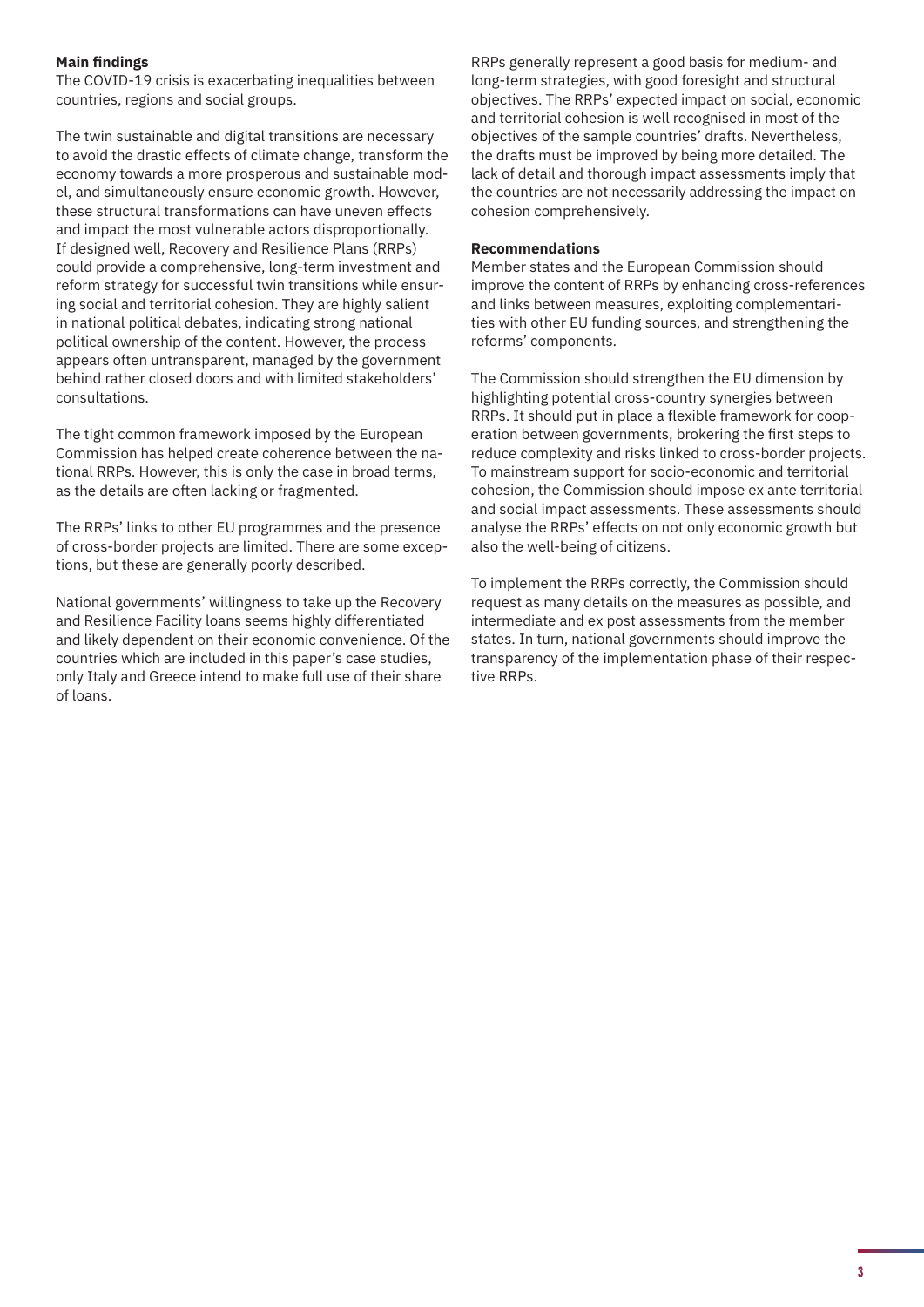# <span id="page-3-0"></span>**Introduction**

The COVID-19 pandemic has hit the EU hard. Its disproportionate effects on some member states have resulted in EU leaders and the European Commission putting in place an unprecedented crisis response package, Next Generation EU (NGEU). For the first time ever, the EU will borrow large amounts of funding from the financial markets, which is then allocated to member states as grants and loans. This represents a paradigm shift in the Union as many countries had, until now, always opposed joint borrowing and EU-financed grants.

The NGEU's main instrument, the Recovery and Resilience Facility (RRF), will provide funding to member states over the next five years, especially to the more vulnerable ones. Such important expenditure support is not only a mechanism that addresses the economic impact of the pandemic but also a much-needed opportunity to finance the twin transitions towards a more sustainable and digitalised economy. Member states are thus required to submit national Recovery and Resilience Plans (RRPs) which outline their respective investment and reform strategies on using the RRF financing.

The RRPs should outline a five-year reform and investment strategy that will allow the member states to rebound from the COVID-19 crisis and set the right pace of transformation needed for successful and fair digital and sustainable transitions (i.e. the twin transitions). By following the priorities and targets set at the EU level, the 27 RRPs should bring the Union towards this common objective coherently and cohesively.

This paper gathers the research results of "National Recovery and Resilience Plans: enablers of the twin transformations?", a joint EPC–KAS project. It analyses draft national RRPs' contents, structures and coherence. It explores their level of internal and external coherence between different projects, investments and reforms, as well as to the other plans.

The RRPs include various policy measures, from structural reforms of the public administration to investment in digital infrastructure; from reforms of pension and tax systems to incentivising building renovation and renewable energy sources (RES). Acknowledging this variety, the joint EPC–KAS project focuses on the investments and reforms proposed for the twin transitions. The intention is to provide a (preliminary) assessment of whether the draft RRPs are on the right track in promoting the transitions successfully. The twin transitions must not come at any cost. Analysing and addressing the RRPs' potential secondary or indirect effects – positive or negative – on social, economic and territorial cohesion remains of utmost importance. This will ensure not only that all stakeholders accept the twin transitions but also a positive long-term impact on all economic and social actors and regions/areas.

Like any structural change, the twin transitions will create winners and losers. A well-thought investment and reform strategy is one that ensures that the losers are accounted for and supported through the change.

#### **Methodology**

The core research question of the "National Recovery and Resilience Plans: enablers of the twin transformations?" project is the following:

*Will the national Recovery and Resilience Plans (RRPs) lead to successful and coherent green and digital transitions while also ensuring social and territorial cohesion?*

Five project partners conducted an in-depth analysis of their respective member states' draft RRPs. The sample countries were selected on the basis of several key factors:

- the early availability of a detailed draft RRP that provides sufficient information to be subject to the analysis (i.e. February to March 2021);
- the relative significance of the amount of funding received by the country; and

• the most expansive geographical representation possible, conditional on the availability of information.

Consequently, Belgium, France, Greece, Italy and Poland were selected as the five case studies.

The project is dependent on the advancement of the five countries' political debate regarding their respective RRP and, more importantly, the availability of information. The publication of draft national RRPs, publicising of negotiations, and communication with the press and/or stakeholders differ greatly between countries. Although the utmost attention is paid to investigate and report as accurately as possible, the final RRPs submitted to the European Commission could differ from the drafts analysed in this paper.

The information contained in this paper is up to date as of 9 April 2021.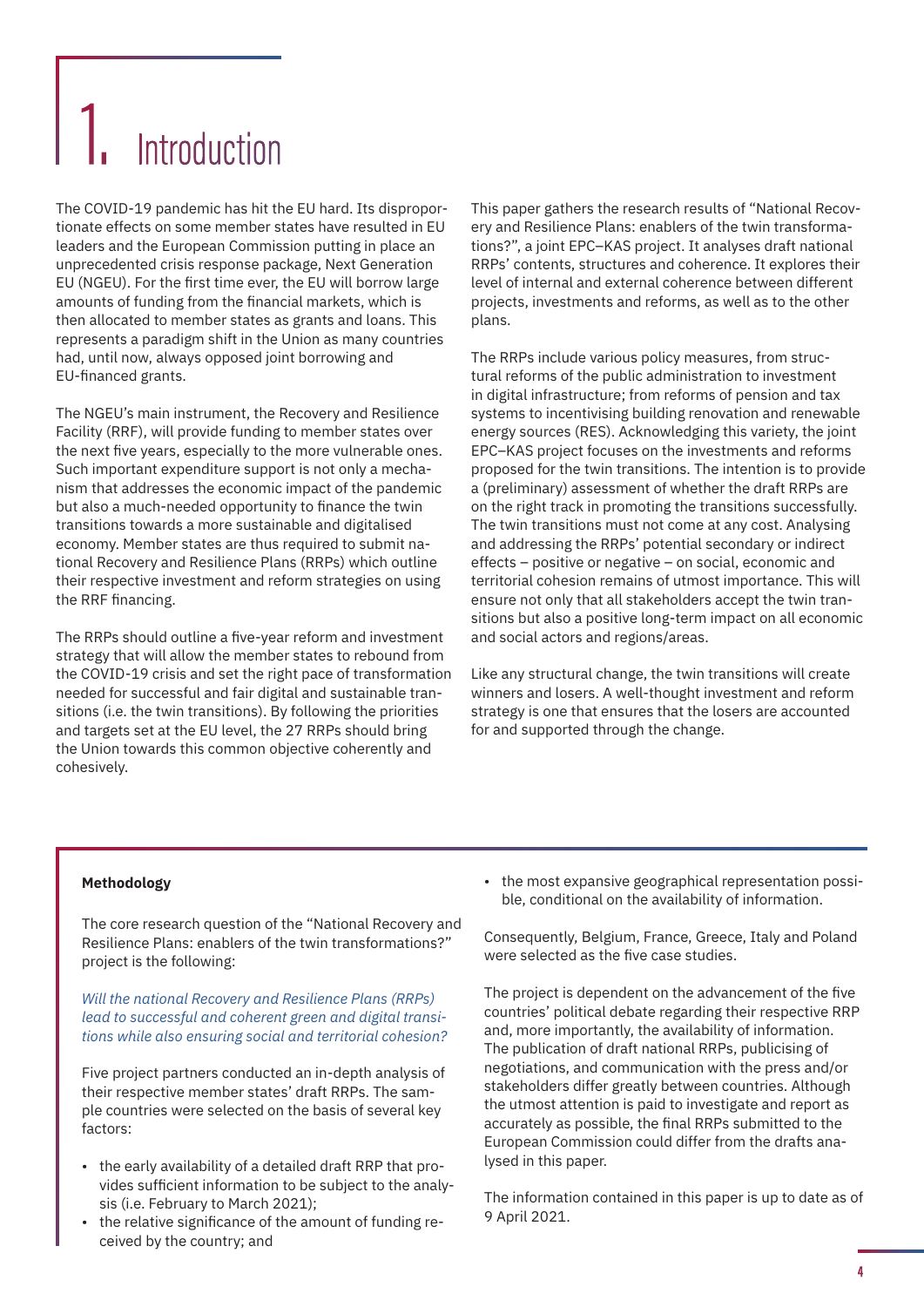# <span id="page-4-0"></span>2. A decade of structural transformations:<br>2. The twin transitions and COVID-19

# **2.1. COVID-19 EXACERBATING INEQUALITIES**

One year into the COVID-19 crisis, its long-term effects are still uncertain. Nonetheless, some considerations regarding its potential effects can already be made. While the crisis has hit all countries, economic sectors and citizens, its consequences are asymmetric as some are more vulnerable to the shock than others. Additionally, they will likely face more difficulties in recovering from the crisis.<sup>1</sup>

First and foremost, the crisis has exposed pre-existing weaknesses in **EU health systems** and their need for structural reforms. Aspects to consider include structural weaknesses in the organisation and delivery of health services, the promotion of the sector's digital transition, and severe staff shortages.<sup>2</sup>

Second, the **service sector** is impacted more strongly than manufacturing and is expected to take longer to bounce back. Within the sector, some industries – hospitality, events, transportation, retail commerce, leisure – are impacted disproportionately. This uneven impact is not only economic but also societal, with the potential of increasing disparities. Women, youth and low-skilled workers have been more heavily affected than others as they are employed in these sectors disproportionately.<sup>3</sup>

Third, as national governments deployed and the EU supported broad employment support measures (i.e. SURE, or Support to mitigate Unemployment Risks in an Emergency), a large spike in unemployment was prevented until today. Nevertheless, the most vulnerable **employment categories** (e.g. self-employed, temporary and seasonal workers, those in other non-standard employment), which are only partially covered by public protection schemes (if at all), have been affected heavily.4 The COVID-19 crisis has exposed the gaps in social protection and welfare systems, created in previous years by deliberate policy choices and the changing world of work<sup>5</sup>

Fourth, there is a **geographical dimension** to the crisis: some areas are affected more than others. From a health perspective, this is due to the formation of COVID-19 outbreaks. However, other factors are also at play. More socio-economically deprived areas tend to suffer from higher COVID-19 death numbers. Causes include higher

population density, overexposure to at-risk occupations (see previous point), poverty, poor housing conditions, and the weak capacity of health systems.<sup>6</sup> Certain economic factors also determine the regions which are being hit the hardest. These include the economic structure (e.g. heavy reliance on tourism and personal services), dependence on exports and/or international supply chains, the (over-) representation of vulnerable types of employment and/ or of occupations not amenable to remote working (often low-skilled work), and scarce connectivity which impedes remote working.7

In addition to the nature of the pandemic, the length and depth of its economic effect depend on the **resilience of regions, socio-economic actors and economic sectors.**  Those that are more rigid and have less political, administrative, economic and social capacity to adapt to the new, post-pandemic normal will take longer to recover from the crisis. Those who are less resilient now are usually those who were already vulnerable before the pandemic hit (e.g. regions with limited growth performance, low-skilled workers). This dynamic places **pressure on the upward convergence process**, likely resulting in further polarisation and fragmentation between and within countries.

# **2.2. THE GREEN AND DIGITAL TRANSITIONS NEED TO LEAVE NO ONE BEHIND**

Climate change, technological change and digitalisation are global trends that were already well underway before the pandemic. The transition towards a more high-value, knowledge-intensive industrial model is also imperative to supporting the health and success of the EU's productive sectors. In addition to **preventing the far-reaching effects of climate change**, which is potentially existential for any society, these transitions can **create economic prosperity** and stability in the long term.

These trends and transitions imply **structural transformations** across all economic actors (i.e. public and private), industrial sectors and societal groups. The scale of change is enormous and pervasive, going deep into the socioeconomic fabric of all EU member states. The amount of public and private investment needed to accomplish the green and digital transitions, as well as the scale of the needed structural reforms, are daunting.

Dhéret, Claire, Simona Guagliardo and Mihai Palimariciuc (2019), "[The future of work: Towards a progressive agenda for all"](https://www.epc.eu/en/publications/The-future-of-work-Towards-a-progressive-agenda-for-all~2d8840), Brussels: European Policy Centre

Pliati, Marta and Alison Hunter (2020), "[EU lagging regions: state of play and future challenges"](https://www.europarl.europa.eu/thinktank/en/document.html?reference=IPOL_STU(2020)652215), Brussels: European Parliament and OECD (2020), "The territorial impact of COVID-19: Managing the crisis across levels of go

Extensive EPC work has been carried out on these topics. Please refer to [Well-performing public services for a fair and resilient European society](https://epc.eu/en/Publications/Well-performing-public-services-for-a-fair-and-resilient-European-soci~3b518c) and Turning a new vision into reality. What next for the EU's role in healt

<sup>3</sup> OECD (2021), ["OECD Economic Outlook, Interim Report March 2021"](https://www.oecd-ilibrary.org/economics/oecd-economic-outlook/volume-2020/issue-2_34bfd999-en;jsessionid=3hjwD4iSLydglqNsv7n6WyXg.ip-10-240-5-43), Paris: OECD Publishing.

Weber, Tina, John Hurley and Dragos Adiscalitei (2021), "[COVID-19: Implications for employment and working life"](https://www.eurofound.europa.eu/publications/report/2021/covid-19-implications-for-employment-and-working-life), Luxembourg: Eurofound and Guagliardo, Simona and Mihai Palimariciuc (2021), "Well-performing public services

OECD (2020), ["The territorial impact of COVID-19: Managing the crisis across levels of government"](http://www.oecd.org/coronavirus/policy-responses/the-territorial-impact-of-covid-19-managing-the-crisis-across-levels-of-government-d3e314e1/), Paris: OECD Publish

<sup>7</sup> Ibid. OECD (2020), ["The territorial impact of COVID-19: Managing the crisis across levels of government"](http://www.oecd.org/coronavirus/policy-responses/the-territorial-impact-of-covid-19-managing-the-crisis-across-levels-of-government-d3e314e1/), Paris: OECD Publishing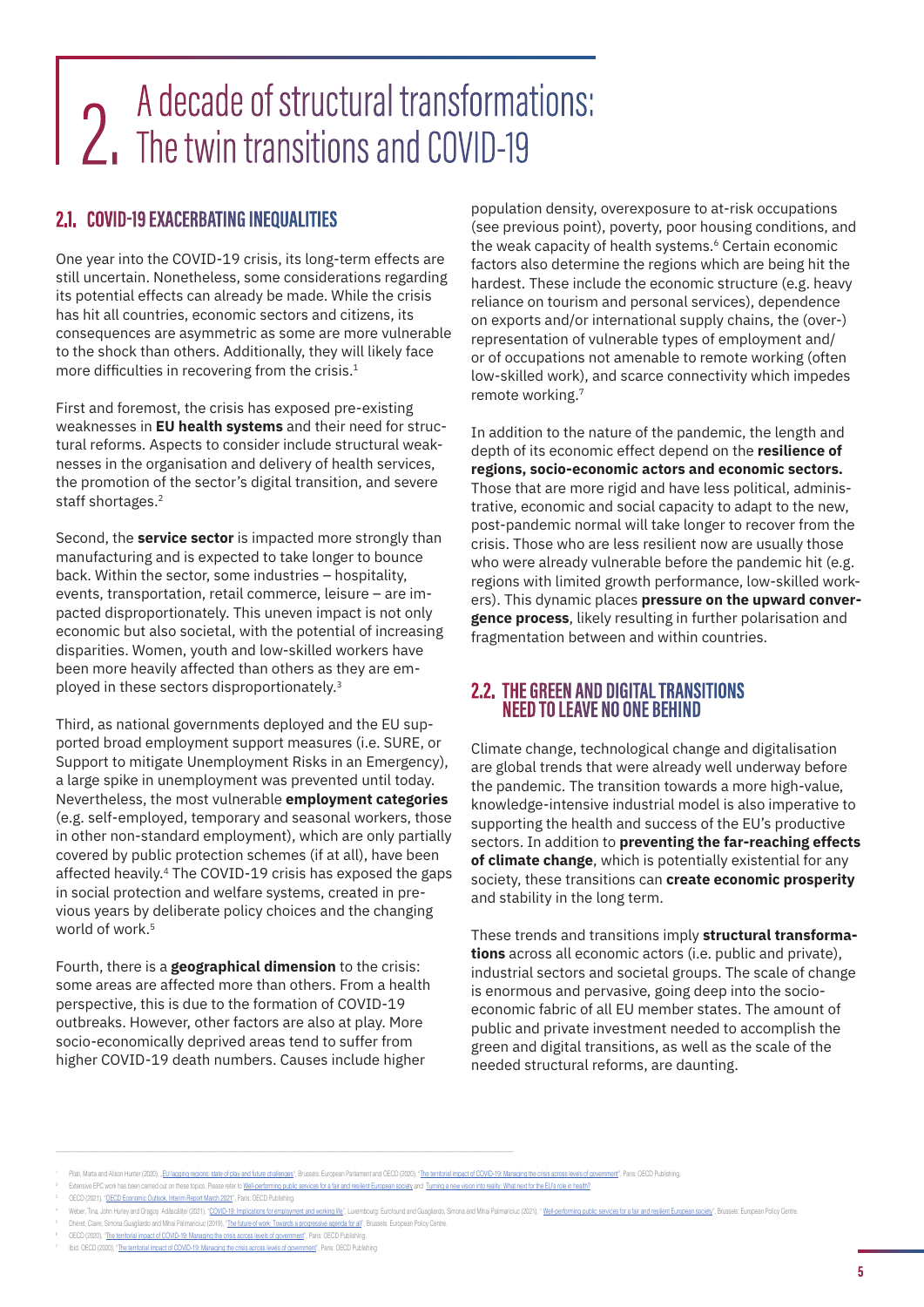The need to stimulate post-pandemic economic recovery is a valuable occasion to push these transitions forward. The recovery funding, especially the RRF, should align the wider objectives of achieving a sustainable and digital economy and set the basis for a successful transformation. Additionally, from a political perspective, the RRF's contribution to structural change was necessary to gain all the member states' support (see section 2.3.).

However, while there is a common goal for these transformations – reaching a sustainable and inclusive society, economy and model of growth –, **the scale of the required change is not the same for everyone involved.** To be successful, the sustainable and digital transitions will require adaptations in production processes, public administration and services, education, the labour market, skill base, energy mix and infrastructure, and more. There is large heterogeneity across the EU regarding these policy fields, implying that the transformation towards the common objectives will require different, tailored efforts.

From a **geographical perspective**, EU regions that are less developed and/or underperform economically are also less equipped to successfully engage in the twin transitions. A recent EPC study puts forward the following conclusions:8

- **The twin transitions may force some occupations to transform significantly or disappear completely.** While they are expected to create new jobs, an issue arises if the jobs created and lost are not located in the same area and to the same workers. This is notably the case for regions whose labour market is heavily reliant on energy-intensive industries (e.g. extraction and processing of fossil fuels). As large workforce mobility cannot be assumed, labour repurposing and retraining will be necessary to avoid higher localised unemployment.
- **All economic sectors will demand more (and new) skilled job profiles** with more knowledge and technology intensity. Areas where the skill base is less advanced and/or there is less capacity to support in-work training will be less successful in engaging with the transitions quickly. This could result in negative effects on prosperity in the long term.
- **In order to reap the benefits of the digital transition and improved connectivity, digital infrastructure remains crucial.** The 'digital divide' across EU regions is a cause for concern, as the lack of appropriate (digital) infrastructure can exclude entire areas from high-value activities. It can also challenge existing activities, which might move elsewhere and therefore lead to economic decline. Similarly, it can prevent some areas from benefitting from digital public services.

Social aspects must be a central focus when planning structural changes. **Social cohesion will be the key determinant of the success or failure of the twin transitions.** If these

major transformations are perceived as leaving individuals, vulnerable groups or regions behind and/or forcing them to shoulder most of the burden, public support for these structural transitions will diminish. This would risk their overall success and thereby reduce the resilience of the EU economy.

Some potential social effects of the twin transitions that are worth mentioning are listed below.

- **The impact of technological change on the labour market.** For example, new forms of work linked directly to digitalisation, notably platform work, have recently emerged. Social protection systems have not always been able to adapt to these labour developments, resulting in protection gaps.9
- **The employment risk of automation.** One in five low-income jobs is at risk of automation. This is one in six for middle-income jobs and only one in ten for high-income work.10 Job disruption caused by automation represents a real concern of increased inequality and new instability.
- **The symbiotic relationship between social exclusion and digital exclusion.** Vulnerable and socially excluded groups use the internet and technological tools less than the rest of the population, as they tend to have fewer digital skills and access. This digital exclusion also prevents them from reaping the benefits of new technologies, leading to poor educational attainment, for example. This exacerbates their social exclusion further.<sup>11</sup>
- **Low-income groups' vulnerability to price increases.** If the ecological transition leads to higher energy or mobility prices, this will be problematic for low-income groups (at least in the short term) and affect the poor disproportionately.12
- **The digital transition's gender dimension.** As STEM (i.e. science, technology, engineering, mathematics) skills and occupations become more important and requested in the labour market, there is a risk of women being left out of the gains and the gender gap increasing, as they tend to be less present in these areas.

**Outlining these risks of inequality** is by no means to undermine the need for the twin transitions. Rather, it **is to ensure that the transitions are successful** *and* **just.** The transitions can lead to a digital and sustainable economy and more cohesive society, as long as their benefits reach the more vulnerable. For example, digitalisation and teleworking can bring jobs and economic activities to areas where it is not physically feasible. Speeding through structural transformations without a strategy to prevent distortive effects and counterbalance costs dooms the effort to failure. There is increasing recognition that Europe's social and territorial cohesion must be protected.

- <sup>10</sup> OECD (2019), "[Under Pressure: The Squeezed Middle Class"](https://read.oecd-ilibrary.org/social-issues-migration-health/under-pressure-the-squeezed-middle-class_689afed1-en#page4), Paris: OECD Publishing.
- <sup>11</sup> Martin, Chris *et al.* (2016), "[The role of digital exclusion in social exclusion"](https://www.carnegieuktrust.org.uk/publications/role-digital-exclusion-social-exclusion-2/), CarnegieUK Trust.

<sup>8</sup> Pilati, Marta and Alison Hunter (2020), *L[EU lagging regions: state of play and future challenges"](https://www.europarl.europa.eu/thinktank/en/document.html?reference=IPOL_STU(2020)652215)*, Brussels: European Parliament

<sup>9</sup> Dhéret, Claire, Simona Guagliardo and Mihai Palimariciuc (2019), ["The future of work: Towards a progressive agenda for all](https://www.epc.eu/en/publications/The-future-of-work-Towards-a-progressive-agenda-for-all~2d8840)", Brussels: European Policy Centre.

<sup>&</sup>lt;sup>12</sup> López Piqueres, Sofia and Sara Viitanen (2020), "[On the road to sustainable mobility: How to ensure a just transition?](https://www.epc.eu/en/publications/On-the-road-to-sustainable-mobility-How-to-ensure-a-just-transition~3a3270)", Brussels: European Policy Centre.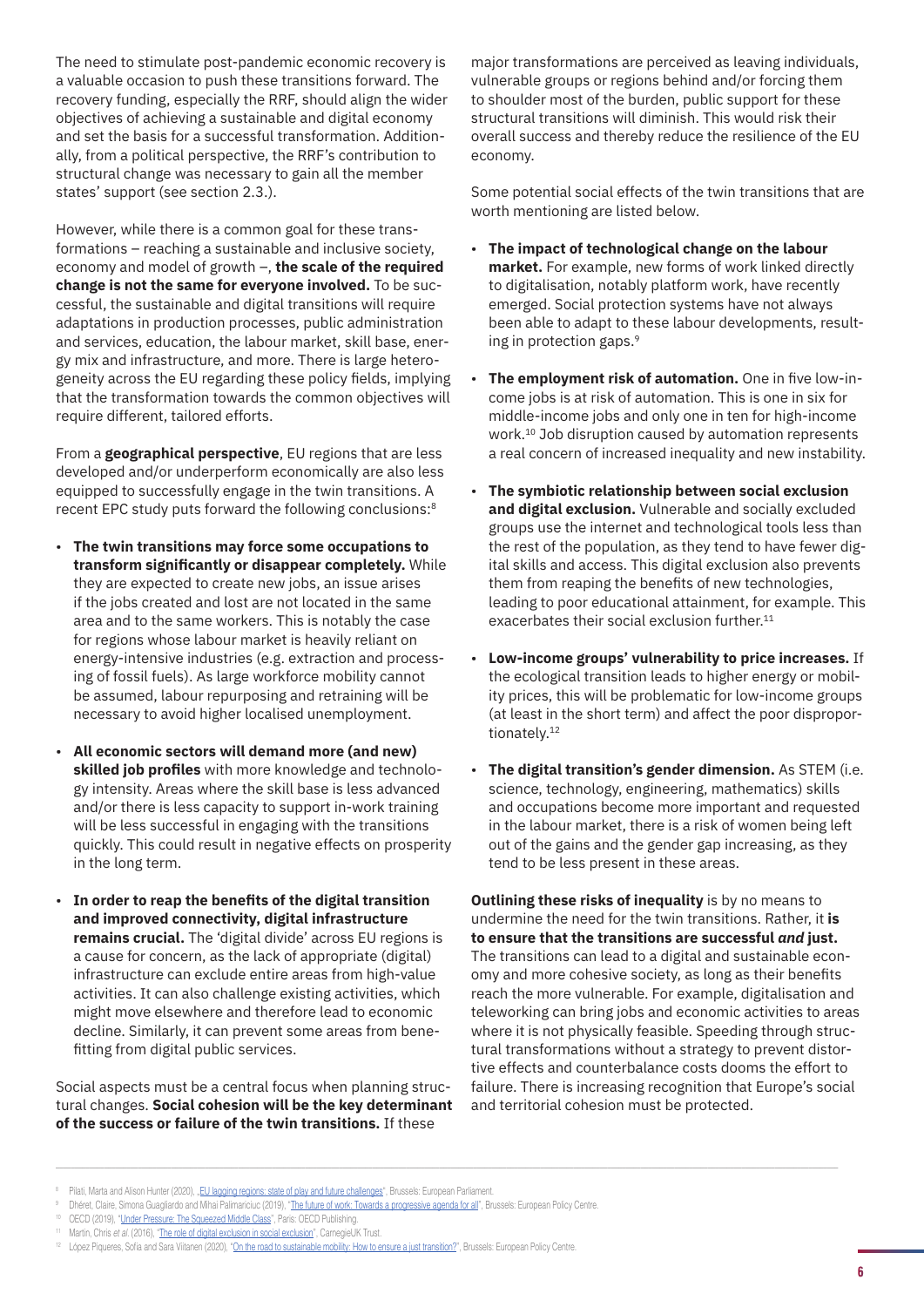<span id="page-6-0"></span>The **2021 Annual Sustainable Growth Strategy** acknowledges these potential issues:

*"Every effort should be made to prevent unemployment and social exclusion from becoming entrenched and facilitate the adaptation of the labour market, called for by the green and digital transitions. It will also be important to foster convergence and improve the resilience of the regions, in particular to reduce territorial disparities."* <sup>13</sup>

Similarly, the RRF includes 'social and territorial cohesion' among its objectives. Thus, the potential and significant funding to reduce uneven social effects and support vulnerable actors throughout the twin transitions exists.

Nevertheless, these reforms and investments must be well-thought and envisage a comprehensive framework that accounts for unintended secondary and/or indirect effects.

The following areas may prove to be problematic:

- **The digitalisation of public services** might reduce the access of those with limited digital skills and digital infrastructure and/or tools (e.g. internet connection, smartphones). It should be gradual and coupled with education, awareness campaigns and infrastructure development.
- The incentives to **implement innovative (and clean) processes and technologies** might only be enjoyed by already advanced (i.e. large-scale) firms with the capacity and skilled workforce to do so. Meanwhile, smaller, more traditional companies may fall further behind.
- **Reforms and investments in education and the labour market** must be carefully aligned. The incentives to digitalise companies' productive processes might be void if the available workforce does not have the necessary skills to work with those innovations. The education of youth and retraining of the existing workforce must accompany these incentives. Similarly, the reverse is true. Investing in education without also ensuring that the labour market provides an adequate offer of highskill occupations will inevitably lead to the loss of that investment because of either brain drains or overqualification.
- **Deep transformations in production processes** must be matched by workforce training and repurposing to avoid the risk of increased unemployment.

These are examples of issues that may arise while the RRPs are designed and, later, implemented. An accurate analysis of the measures included in the RRPs – how they interact with each other and other countries' measures; their direct and indirect effects in the longer term – is a must.

# **2.3. THE RECOVERY AND RESILIENCE FACILITY IS A UNIQUE OPPORTUNITY**

**NGEU**, the Union's recovery instrument to respond to the COVID-19 crisis, was approved by the European Council in July 2020. Pending the ratification of the Own Resources Decision by all national parliaments, NGEU is expected to become operational in the summer of 2021. The EU will be able to borrow up to €750 billion from the financial markets and provide funding to the member states in the form of grants and loans, as well as increase the financing of some EU budget programmes.

The NGEU aims to **spur the EU's COVID-19 economic recovery** by funding national investment and reforms that contribute to **four general objectives**: (i) promoting social, economic and territorial cohesion in the EU; (ii) strengthening economic and social resilience; (iii) mitigating the social and economic impact of the crisis; and (iv) supporting the green and digital transitions.

#### *The Recovery and Resilience Facility (RRF)*

The RRF accounts for the bulk of NGEU funding and can disburse up to €312.5 billion worth of grants and loans totalling €360 billion to member states. The EU27 can request loans of up to 6.8% of the country's gross national income. The RRF allocates grant funding to countries according to a criteria, to prioritise the more vulnerable member states. For 70% of the total grant funding, the criteria are reverse GDP per capita, population size and the average unemployment rate between 2015 and 2019, all relative to the EU average. For the remaining 30%, the unemployment indicator is replaced by the real GDP loss in 2020 and the cumulative real GDP loss of 2020 and 2021.

The RRF's general objective is to promote the EU's economic, social and territorial cohesion by improving resilience and (sustainable) growth potential, contributing to the implementation of the European Pillar of Social Rights, encouraging the green and digital transition, fostering employment creation, and so on. RRF funding must apply to the following **six pil**lars, which represent policy areas of European relevance: <sup>14</sup>

- 1. green transition;
- 2. digital transformation;
- 3. smart, sustainable and inclusive growth, including economic cohesion, jobs, productivity, competitiveness, research, development and innovation, and a well-functioning internal market with strong SMEs;
- 4. social and territorial cohesion;
- 5. health, and economic, social and institutional resilience, with the aim of, inter alia, increasing crisis preparedness and crisis response capacity; and
- 6. policies for the next generation, children and the youth, such as education and skills.

<sup>&</sup>lt;sup>13</sup> European Commission (2020), "[Annual Sustainable Growth Strategy 2021](https://eur-lex.europa.eu/legal-content/EN/TXT/?uri=COM:2020:0575:FIN)", COM (2020)575 final, Brussels; p. 8.

<sup>&</sup>lt;sup>14</sup> Article 3 of the [Regulation \(EU\) 2021/241 Establishing the Recovery and Resilience Facility](https://eur-lex.europa.eu/legal-content/EN/TXT/?uri=CELEX%3A32021R0241)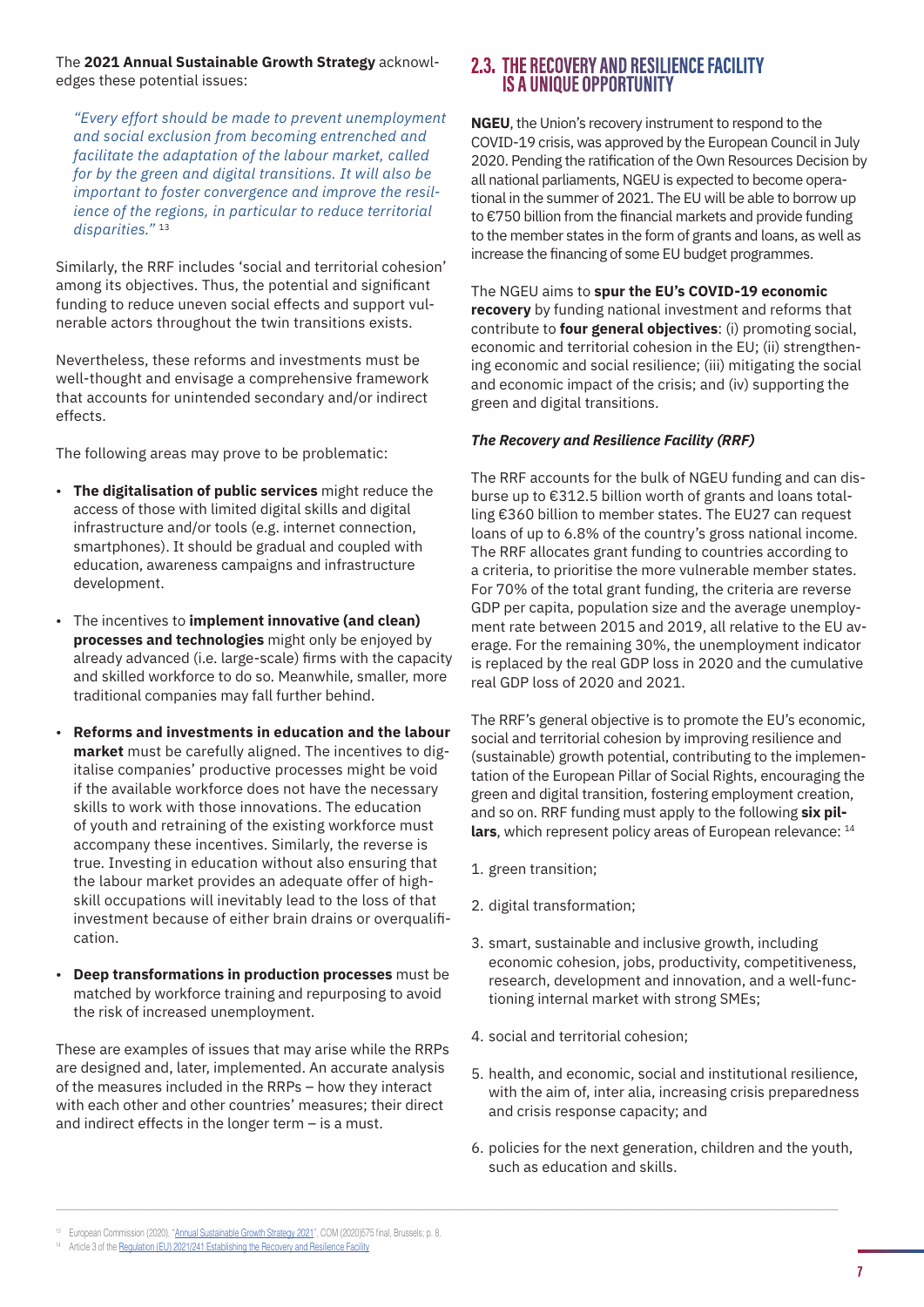#### **The Recovery and Resilience Plans (RRPs)**

To access RRF funding, member states must present a national RRP which outlines the investment and reforms they plan to finance with it. The RRPs must be submitted to the European Commission before 30 April 2021. The Commission will then have two months to assess and eventually endorse or reject them before the Council can provide the final approval.

The Commission's assessment will be based on criteria which will be graded A, B or C. To be endorsed by the Commission, RRPs must score A in the first two criteria and A or B for the rest. A majority of As is necessary, and no criterion should be graded C.<sup>15</sup> The criteria are as follows:

- 1. alignment with Country-Specific Recommendations (CSRs).
- 2. contribution to the green and digital transitions (at least 37% of the funding should be allocated to green transition, and at least 20% to fostering the digital transition);
- 3. production of a long-lasting impact;
- 4. contribution to growth potential, job creation, resilience, and economic, social and territorial cohesion;
- 5. justification of costs in a reasonable, plausible and commensurate way to the measures' expected impact;
- 6. inclusion of reforms and investment projects that represent coherent actions (i.e. how they reinforce and complement one another); and
- 7. expected implementation of planning, milestones and targets.

*Investment* is defined as "capital formation in areas such as fixed capital, human capital, and natural capital. This would also cover, for instance, intangible assets such as R&D, data, intellectual property and skills."16 Importantly, only nonrecurrent costs would be considered as investments. Therefore, operating expenditures do not quality for RRF funding. Also, all RRF investment must respect the 'do no significant harm' principle and exclude all activities that harm climate and environmental objectives, per Article 17 of Regulation 2020/852. This principle should, by design, block all measures that may have negative climate effects.

A *reform* is "an action or process of making changes and improvements with significant impact and long-lasting

effects".17 It should improve framework conditions, structurally change parameters and remove obstacles.

The commitment of RRF funding must occur before the end of 2023, with disbursement taking place in 2026 at the latest. This relative short timing is intended to spur the COVID-19 economic recovery with measures that will have a long-term impact. Member states can receive an advance RRF payment of up to 13% of their allocated total. The remainder is disbursed periodically if the implementation of the measures has been assessed as meeting the pre-set milestones and targets.

Lastly, the measures in the RRPs would ideally contribute to the common challenges identified in the 2021 Annual Sustainable Growth Strategy, which sets out EU-wide ambitions for each of them. The ambitions are called **European Flagships** and consist of the following:

- **Power up:** Frontload future-proof, clean technologies and accelerate the development and use of renewables. Also, building the basis for a hydrogen market and infrastructure.
- **Renovate:** Improve the energy and resource efficiency of buildings and foster deep renovation.
- **Recharge and refuel:** Support future-proof, clean technologies for sustainable transport, including charging stations and the extension of public transport networks.
- **Connect:** Improve citizens' and businesses' access to rapid broadband services, particularly by expanding the coverage of 5G to less connected, rural areas.
- **Modernise:** Update and improve access to digital public services and administration, including the judicial system and healthcare.
- **Scale up:** Enhance the EU industrial data cloud's capacity and production of energy-efficient, cutting-edge processors.
- **Reskill and upskill:** Invest in digital skills and training for all ages to support the twin transitions, paying particular attention to disadvantaged groups, women and youth.

It is worth noting that only the last of the Flagships is social, as it focuses on the labour dimension.

- <sup>16</sup> European Commission (2021), "[Guidance to Member States Recovery and Resilience Plans Part 1](https://ec.europa.eu/info/files/guidance-member-states-recovery-and-resilience-plans_en)", Commission Staff Working Document, Brussels; p. 16
- <sup>17</sup> European Commission (2021), "[Guidance to Member States Recovery and Resilience Plans Part 1](https://ec.europa.eu/info/files/guidance-member-states-recovery-and-resilience-plans_en)", Commission Staff Working Document, Brussels; Ibid., p.14

<sup>&</sup>lt;sup>15</sup> See Annex 5 of the [Regulation \(EU\) 2021/241 Establishing the Recovery and Resilience Facility](https://eur-lex.europa.eu/legal-content/EN/TXT/?uri=CELEX%3A32021R0241)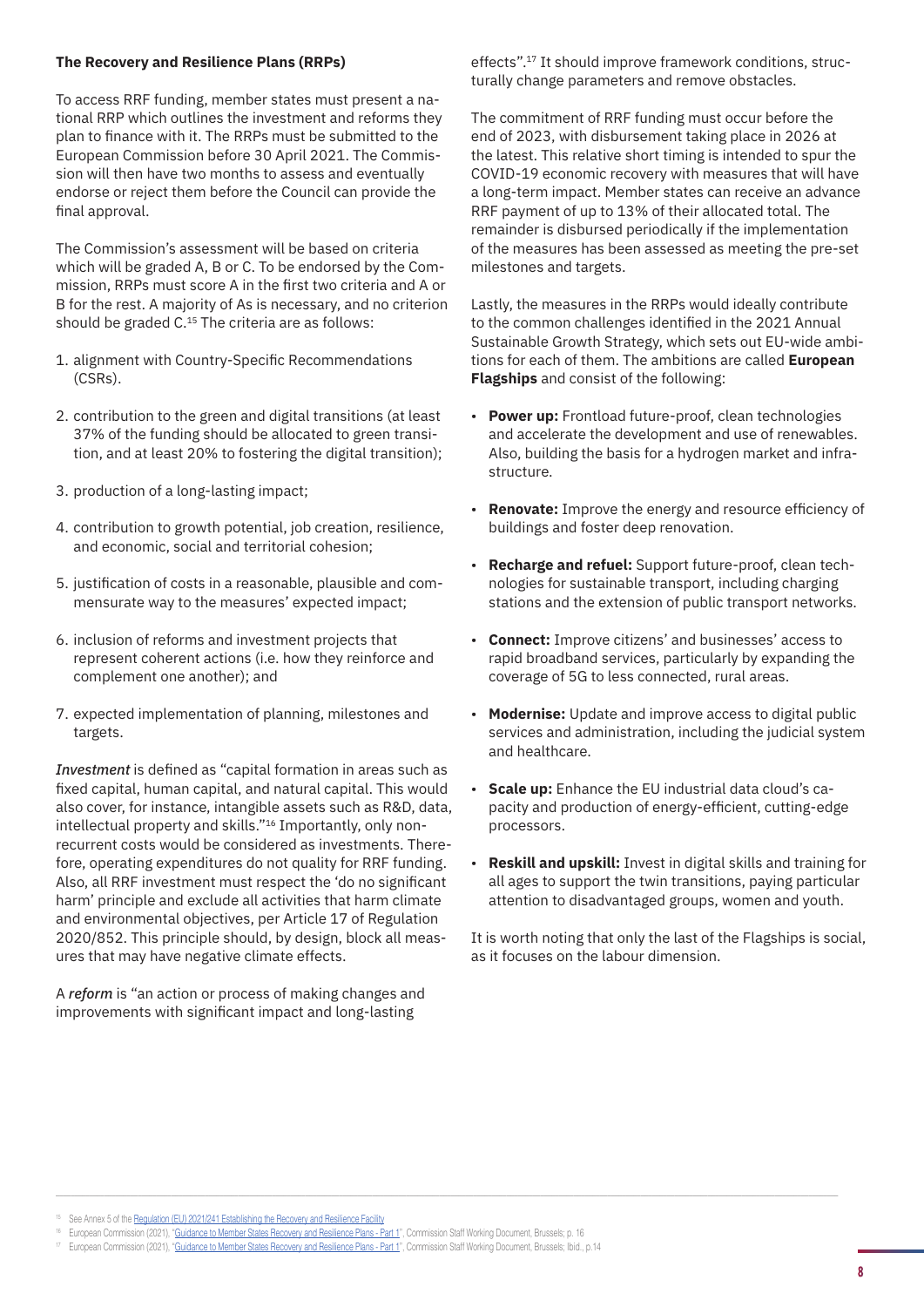# <span id="page-8-0"></span>**12.** National political debates indicate ownership<br>**3.** of the drafting process and the content

Since the political agreement at the EU level in the early summer of 2020, member states are discussing their strategies for designing and drafting their national RRPs. To effectively implement the measures to be financed by the RRF, especially those that require a structurally reformed national socio-economic system, **national governments and their constituents must show ownership over the process.** Past efforts of the European Semester have shown that many recommendations are left unrealised in the absence of national buy-in. With the RRF, there is a real chance that some of the issues mentioned (repeatedly) in CSRs will be picked up. Certainly, the presence of significant amounts of funding helps the cause. Nevertheless, the effect that national ownership can have should not be underestimated.

To understand whether the RRPs will be effective enablers of the twin transitions, the national political context in which the plans are discussed and drafted should be explored. This is crucial to understand whether the plans have a real salience in the political realm or whether they are considered a bureaucratic and/or technical exercise of fulfilling the European Commission's requirements.

Our national experts have monitored their respective country's national debates to understand points of salience and contention, the opinions of the main actors in the debates, and public reactions. Additionally, the project explores issues related to the transparency of the process and the negotiations, and the availability of information, which in some cases are rather scarce.

# **3.1. THE PROCESS, DEBATE AND TRANSPARENCY**

The process and debate around RRPs in this project's five sample countries differ with respect to timing, their position on the political agenda and the amount of information made public.

#### **France: A frontrunner with some unclarity**

timelines and costs.

France was a frontrunner in the RRP process. On 14 July 2020, before the European Council even reached the final agreement on NGEU, President Emmanuel Macron announced a recovery plan of €100 billion to be financed by both EU and national funding. The details were ironed out over the summer, and in early September, the finalised "France Relance" plan was made public. It contains

detailed and comprehensive information on objectives,

France Relance is France's exhaustive recovery strategy that covers the RRP. In other words, it includes both measures

financed by the national budget and those that will make up the French RRP. The RRP measures will represent approximately 40% of France Relance's budget.

To the day of writing, the distinction between the measures to be included in the RRP and the rest has not been made available to the public. Thus, while a significant amount of information is available, the French RRP's exact content remains unknown. Additionally, the details of the government's negotiations with the European Commission are not made public, nor are the RRP drafts. Lastly, the public debate on France Relance was most salient in the summer and early autumn of 2020. Since then, there has been little discussion on its measures and/or the RRP. Both the government and the public perceive the RRP drafting and negotiation as a technocratic process rather than a political one.

#### **Italy: Heated political debates**

Similarly to France, the RRP process started relatively early in Italy and has dominated the public debate since, driven by the acknowledgement of the scale of the opportunity. The Conte government set up a task force of experts in the late spring of 2020, which produced a plan containing investment and reform proposals. However, the Conte government ignored this plan for the most part when drafting its RRP. The initial drafting was rather untransparent, with the government entirely in charge of the process through a rather obscure inter-ministerial committee. Nevertheless, relatively complete drafts of the RRP were already circulated and publicised during the last months of 2020, the latest version being in January 2021.

Political debate was extremely heated and led to the Conte government's collapse: junior coalition party Italia Viva pulled out of the government in opposition to the proposed RRP process, content and governance structure. Mario Draghi was sworn in as prime minister in February 2021 and is reworking the RRP content, also based on the Commission's feedback on the January draft – but, again, behind closed doors. The government is withholding information on this redrafting, and public debate has quietened since. In March, details on the new draft were shared with the Italian Parliament and public: the RRP's main structure and measures remained largely unchanged, but details on the measures were added. The final RRP draft is due to be presented publicly just a few days before the 30 April deadline.

#### **Greece: Nearing the finish line**

Greece started preparing its RRP in the autumn of 2020, and the government and political parties have been dom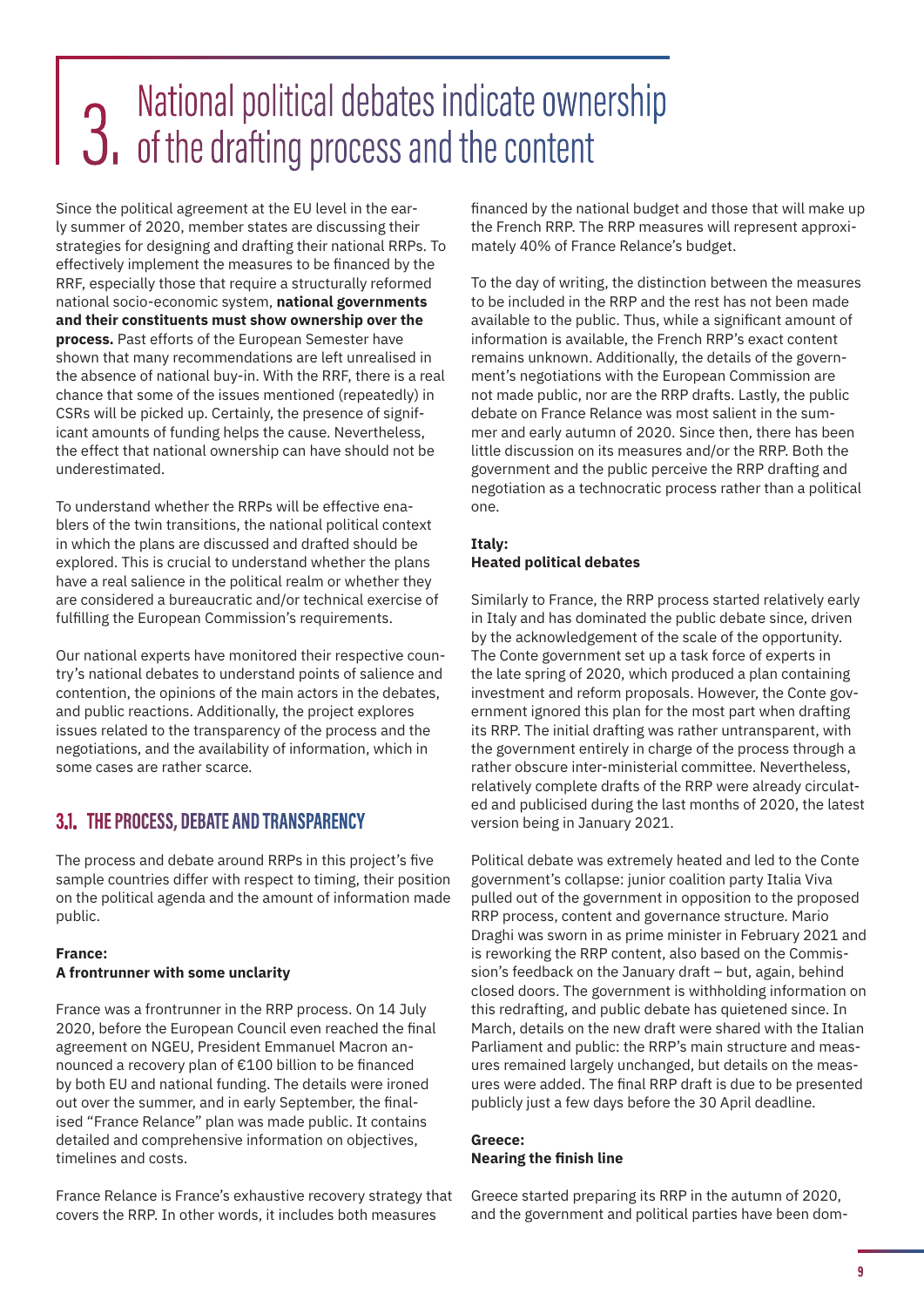<span id="page-9-0"></span>inating the public debate. Overall, the RRP has attracted some attention but has never dominated the public sphere, with public debate remaining relatively limited. The government already published the first full RRP draft on its website in late 2020. The complete and final version, which includes all details, was publicised and sent to the Hellenic Parliament on 2 April 2021. The drafting process was kept behind rather closed doors: the government's discussions (i.e. with its private advisors and the European Commission) are not public.

#### **Belgium: Delayed but catching up**

Belgium took longer than the other countries to draft its RRP. The two main reasons explaining this delay are that Belgium had to first form a new federal government before progressing on this issue, which was accomplished at the beginning of October 2020. Secondly, RRP negotiations regarding the funding allocations between the federated entities reached a deadlock. An agreement was only reached in mid-January 2021. Since then, the RRP has been high on the political agenda, although the draft is not yet public. The latest draft was sent to the European Commission on 19 March 2021. Several national stakeholders lament the lack of transparency in the process.<sup>18</sup> This high degree of opacity translates into Belgian civil society's lack of ownership.

### **Poland: Gaining momentum slowly**

The Polish government has taken charge of drafting its RRP and did not provide any information until February 2021. While some stakeholders were invited already to provide project suggestions in the summer of 2020, there has been little to no public debate on the RRP until the February draft. Since then, the RRP is gaining salience in Polish media and generating debate among the government coalition partners. The government has been criticised by many stakeholders who find that the process was not transparent enough and that there was no opportunity to discuss or influence the drafting.

# **3.2. STAKEHOLDER CONSULTATIONS**

In all five countries of this research paper's sample, some degree of public stakeholder consultations (with e.g. industry representatives, civil society, labour unions, local authorities) has taken place, although at different times and to different lengths. Regardless, **the extent to which these consultations actually influenced the drafting of RRPs is limited.**

In France, the very early publication of France Relance meant that there was no time to consult the public significantly. It is unknown whether its public stakeholder consultations brought any change to the government's plan.

In Italy, the Conte government did not engage in structured public consultations, although all stakeholders have been

engaging in the public debate around the RRP. When Draghi took office, he did consult with several stakeholders (i.e. trade unions, industry, sectoral and environmental associations), but the results are yet to be seen. The Draghi government consults with regional authorities, who will be in charge of parts of the implementation, frequently.

In Greece, a public deliberation process took place in late December 2020, with several stakeholders providing their opinions on the RRP. Additionally, in the summer of 2020, the government tasked a group of experts, led by economist and Nobel laureate Christopher A. Pissarides, with developing a national plan for the recovery and sustainable growth of the Greek economy. This report was published in late 2020, and its recommendations are included in the RRP. The Greek government has outlined a brief communication strategy on sharing information on the funding of RRF activities and their impact on the national economy. Additionally, it will set up a website dedicated to the RRP.

Some working groups were set up in Poland to select the projects to be included in the RRP, although their composition is unknown. Following the draft publication in late February, a consultation process took place March. However, it was probably too late to influence the RRP significantly.

Belgium's decision-making system is unique compared to the other sample countries in that it does not envisage a hierarchy of norms between the federal level and the federated entities. Its multi-level governance means that the federated entities largely and exclusively carried out the discussion on the allocation of RRF funding. These entities are the three regions – Flanders, Wallonia, Brussels-Capital – and the three language communities. While other institutional actors were consulted, they did not have the power to determine funding allocation. Due to the country's federal model, consultation processes were initiated at both the federal and federated entity levels, which exacerbated the lack of national vision and regional fragmentation.<sup>19</sup>

# **3.3. POINTS OF CONTENTION**

While the RRP was not the subject of significant criticism in some of the sample countries, the debate was heated in others.

In Greece and France, the draft plans were overall well received. Some expert debates in Greece were concerned with specificities. In France, only a couple of criticisms were raised around the soundness and additionality of some measures and the presence of current expenditures.

In Belgium, the main conflict regarded the allocation of funds between the federal entities, leading to a political deadlock. The lack of coherence among the projects included in the RRP has also been mentioned in the public discourse: the RRP has been labelled a collection of recycled projects that will fail to lead to a successful national recovery.

Conseil Central de l'Economie & Conseil Fédéral du Développement Durable, Avis intermédiaire sur les orientations stratégiques du projet de plan pour la reprise et la résilience, 18.02.2021<br>See for instance : Brupartners,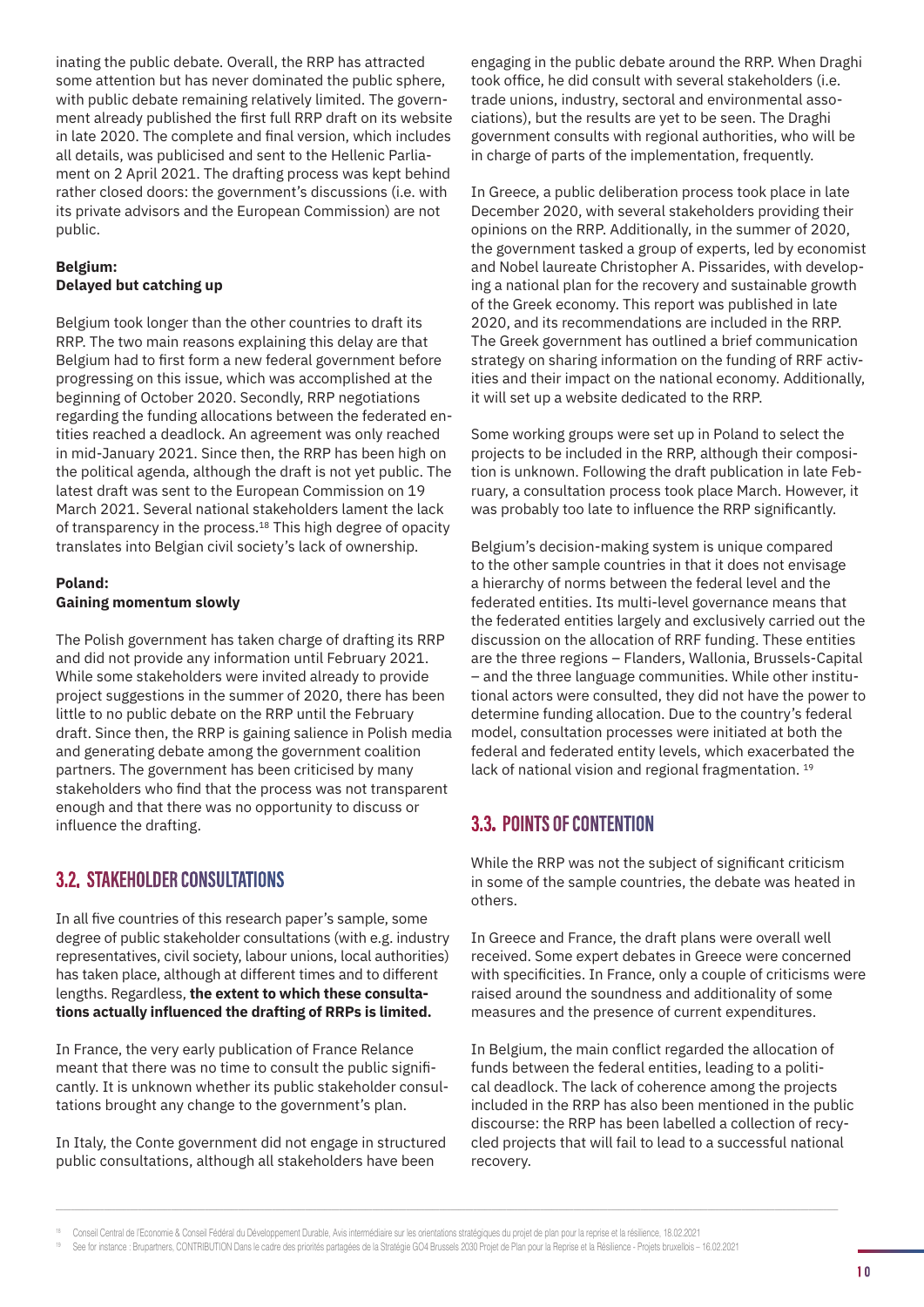<span id="page-10-0"></span>Severe disagreements exist within both Italy's and Poland's government coalitions. In the latter, they mainly concern the RRP with respect to the funding allocated to different components. However, it also relates to larger disagreements within the government over the rule of law mechanisms tied to the Multiannual Financial Framework and NGEU. In Italy, the main points of contention that led to the Conte government's collapse included the incoherent and disjointed vision, the proposed governance structure, and the lack of a clear timeline and impact assessment for some projects. The new government is expected to address these issues in the next RRP draft, which is not yet available to the public.

# **3.4. GOVERNANCE AND RESPONSIBILITIES**

The five case studies have put in place different **RRP governance structures.** 

The French prime minister's office and economy ministry are drafting the RRP. The latter will also coordinate the implementation once approved. A governance structure composed of a national council, general secretariat and regional councils will be responsible for executing, monitoring and evaluating the implementation.20

A special governing committee composed of several ministries is in charge of the Greek RRP drafting process, while the "Special Coordinating Service for the national recovery and resilience plan" will be responsible for the implementation until 2027.

Belgium's RRP drafting process is coordinated by the State Secretary for Scientific Policy, Recovery Program and Strategic Investments and five working groups, each dedicated to a priority area and composed of the federated entities and federal government. However, the most sensitive issue surrounding the allocation between federated entities was resolved directly by the leading Minister-Presidents. The Federal Planning Bureau will be responsible for assessing the macroeconomic impact of the plan.

In Poland, the Ministry of Development Funds and Regional Policy will be responsible for implementing, coordinating, managing and reporting on the RRP. Other ministries are also responsible for the reforms and investment in their respective areas.

Lastly, Italy's new government has mandated the economy, infrastructure, ecology and innovation ministries to oversee the drafting process. A central government structure will be set up to coordinate and liaise the funds between the European Commission and the country's implementation bodies, evaluate the coherence of the RRP's measures with its targets and objectives, and ensure that the funding is spent per the RRF rules. Most of the RRP measures will be implemented by local and regional authorities, not the central government.

# **3.5. NATIONAL OWNERSHIP IS PRESENT**

Overall, **the process of debating and drafting the RRPs is well included in the five sample countries' public and political debates.** Public opinion is, to some extent, engaged on the matter, while governments are taking responsibility and credit for the plans. The RRPs are not seen as a technical exercise to be dealt with at the working level between national ministries and the European Commission. Rather, the highest members of national governments are discussing them in the political sphere. This represents a significant shift from the European Semester process, which was not discussed in national public debates and was only considered a technical exercise.

Importantly, two further conclusions can be drawn:

- 1. The RRP process has **varying degrees of transparency**, with some countries more open than others, and from early. However, in all five cases, it appears that the inhouse workings of governments have been kept private, and that the extent and influence of public consultations are limited and yet to be proven.
- 2. **RRPs' position on national political agendas varies** between the countries. The Italian RRP is described by some commentators as "the most important document in the country's recent history"21 and even triggered a government crisis. In Belgium, the deadlock over funding allocations could only be solved at the highest political level. Conversely, although some attention is given to the RRP in Greece, it is much less salient, and the debate on it limited.

<sup>20</sup> French Government, "[France Relance Dossier de Presse](https://www.economie.gouv.fr/files/files/directions_services/plan-de-relance/dossier-presse-plan-relance.pdf)", 3 September 2020.

<sup>&</sup>lt;sup>21</sup> Fittipaldi, Emiliano (2021), "[Litigi, ritardi e misteri: così Conte è caduto sul Recovery](https://www.editorialedomani.it/politica/italia/litigi-ritardi-e-misteri-cosi-conte-e-caduto-sul-recovery-hr3gdoo2)", Domani: 11 February 2021.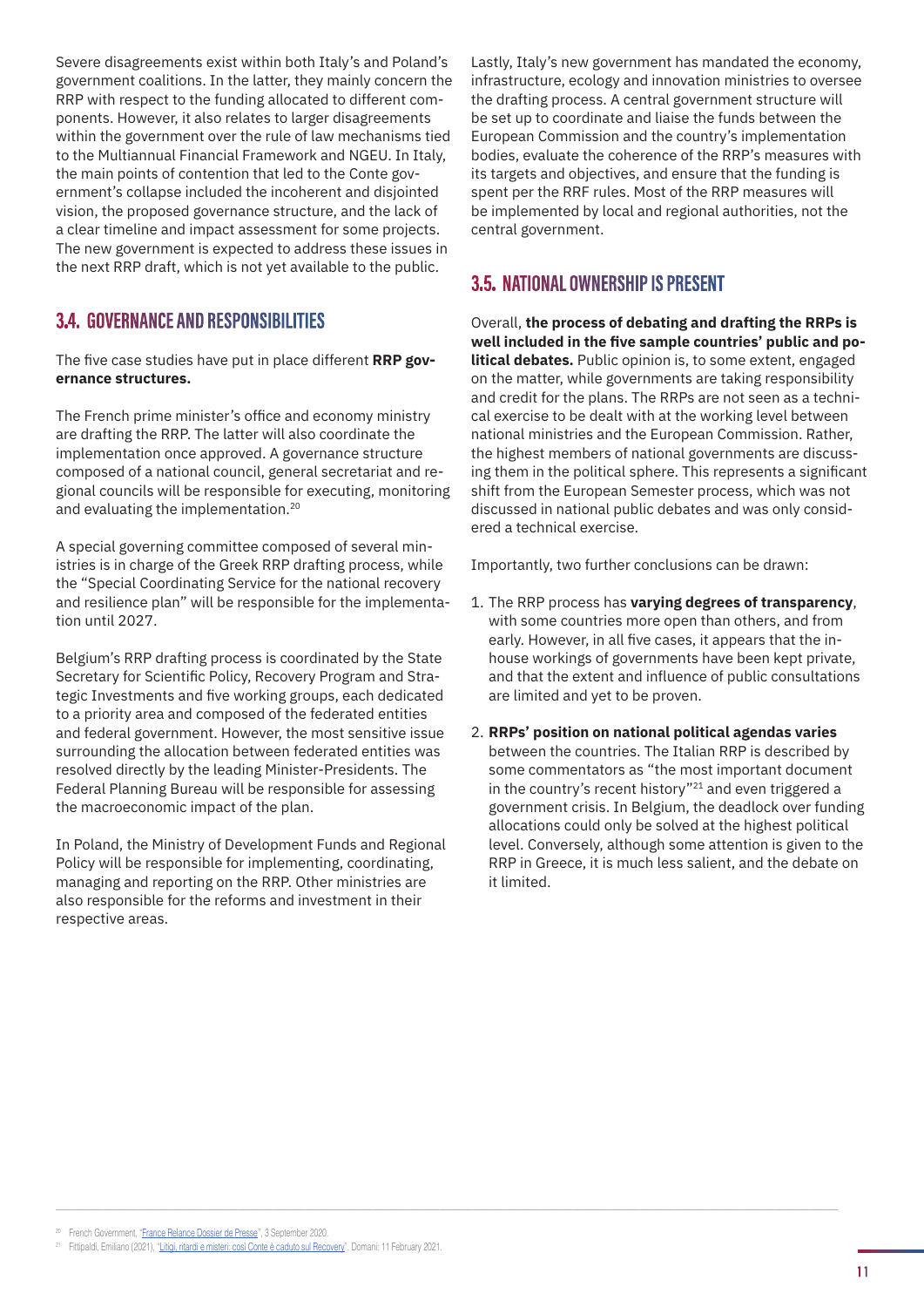# <span id="page-11-0"></span>Case studies:<br>The content of the national plans

This section reports the main aspects of the RRPs of the five sample countries, with a focus on the budgets allocated to measures related to the twin transitions, as well as the relevant reform components. Preliminary estimations of

the RRPs' effects on social and territorial cohesion are also made. An accurate impact assessment is not possible at this stage and should be carried out over the next months (ex ante) and years (ex post).

# **4.1. FRANCE**

The peculiarity of France Relance (€100 billion) is that approximately €60 billion is funded by the national budget, and €40 billion from the EU's RRF. It is not yet known which measures are to be funded by what source. The following analysis is based on the total €100 billion budget, bearing in mind that the RRF share will be less than half. To fulfil the targets imposed by the RRF, the French RRP will presumably include most of the measures concerning the green and digital transitions. To the best of our knowledge, at the time of writing, the country intends to take up only the grants disbursed by the RRF and not the loans.

Figure 1 indicates France's sustainable and digital priorities for its COVID-19 recovery and their respective share of the total funding of France Relance. The Other category includes all measures that are not explicitly related to the twin transitions (e.g. a production tax cut, employment support, relocation of industrial activities to France).



The included measures regard, among others, the energy efficiency of buildings, urban and long-distance sustainable mobility (i.e. the railway sector), low-carbon technologies (e.g. green hydrogen), the digital upgrade of SMEs and public administrations, and sustainable agriculture. While most measures relate exclusively to either the climate or digital targets, some contribute to both. This is the case, for example, with the measures supporting green technologies, training in strategic sectors, and the digitalisation of transport sectors. Importantly, **France Relance does not include any reforms.** Instead, they are expected to be included in the RRP. As such, it remains impossible at the moment to assess whether investments are to be accompanied by regulatory change, for example.

The overall level of **'mainstreaming' green and digital objectives** across measures that are not explicitly intended for that (i.e. included in the Other category) is satisfactory. For example, financial support for reindustrialisation projects in declining industrial areas is conditional on reducing the

carbon footprint. Similarly, to support territorial cohesion, combating digital exclusion and deploying optic fibre are of particular interest. Importantly, however, some stakeholders have criticised the inclusion of measures that would conflict with the transitions. For example, the production tax cut of €20 billion would be open to all firms and not conditioned to any sustainability efforts.<sup>23</sup>

Most green and digital measures apply country-wide, and there is **no specific targeting of the more vulnerable social groups nor of less developed regions**, which has the potential to widen existing disparities further, although support for employment and training has a focus on the youth. Some efforts will strengthen territorial cohesion by nature. This is the case with support for sustainable agriculture and reindustrialisation, and optical fibre deployment. However, the distribution through competitive calls of funding for advanced (low carbon) technologies might favour implicitly more developed actors and areas.

<sup>&</sup>lt;sup>22</sup> Fully available **here**.

<sup>&</sup>lt;sup>23</sup> Green Recovery Tracker (2021), "[Green recovery tracker report: France"](https://assets.website-files.com/602e4a891047f739eaf5dfad/603fb53f4b508bfe509fd7f9_France_Green_Recovery_Tracker_Report.pdf)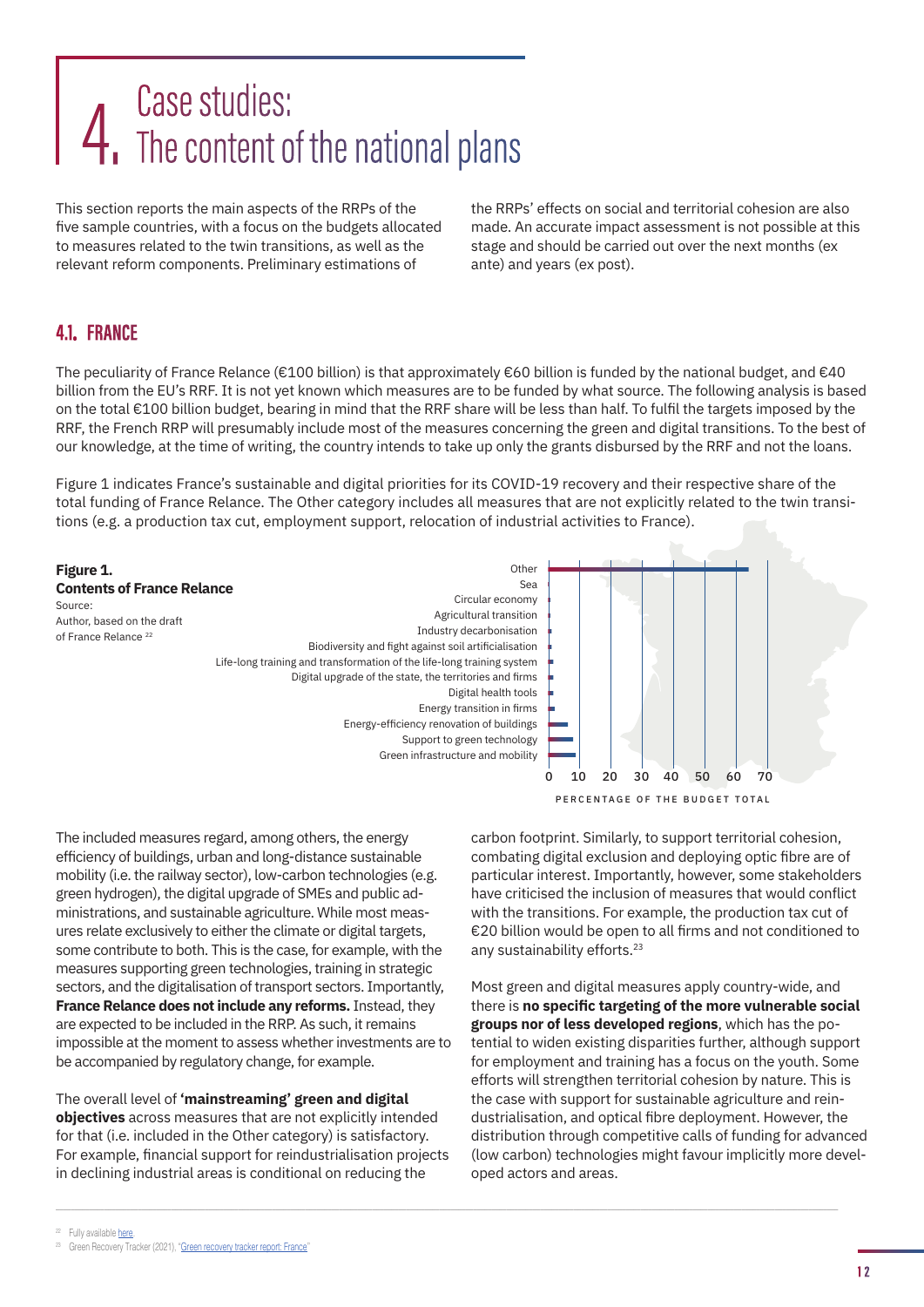# <span id="page-12-0"></span>**4.2. BELGIUM**

The Belgian RRP draft – which, at the time of writing, stood at 130% of the RRF grants allocated to Belgium – amounts to €7.78 billion. It allocates most of its budget (i.e. approximately 75%) to ecological and digital priorities (see Figure 2). The amounts correspond only to the RRF grants made available to Belgium. Belgium's uptake of RRF loans cannot be excluded, but none of the federated entities have requested them for now.

#### **Figure 2. Contents of Belgian RRP** Source: Author, based on summaries of the RRP draft accessed by

the project's partners



PERCENTAGE OF THE BUDGET TOTAL

Private and public building renovation to reduce greenhouse gas emissions is the largest measure in the draft proposal, amounting to €1.5 billion and almost 20% of RRF funding. Other climate-related efforts include investing in hydrogen, decarbonising industry, protecting biodiversity, climate change adaptation and greening public transport. Digital actions relate to the digitalisation of public administration, healthcare, and the cultural and educational sectors; and digital infrastructure deployment. Some of the remaining measures support both transitions indirectly, for example, through a specific focus on digital skills in training support. The Belgian government has also sent a separate document to the European Commission outlining potential structural reforms to be included in the RRP. Unfortunately, the exact content of this document is unknown.

Due to a lack of information and detail, it is not yet possible to accurately assess the RRP's impacts on cohesion. The main aspect worth mentioning is that the development of optic fibre, 5G and new technologies aims, among other

things, to enable an inclusive and just digital transition. For example, the deployment of this infrastructure is expected to improve territorial connectivity, but its description remains very generic for now.

The federated entities will be responsible for designing and implementing their 'part' of the funding, and the federal government will also have its share. The division of funding among entities took place at the political level and resulted in a **rather arbitrary allocation, with a strong spatial concentration** of some measures. While this reflects the regional differences in economic development (partially), it is hardly representative. For example, Wallonia will receive 92% of the budget for social infrastructure, while Flanders will receive 84% of that for pedestrian and cycling infrastructure. This imbalance confirms the analysis of section 3: the division of funding was done through political bargaining between the representatives of the federated entities rather than through any ex ante impact or needs assessment.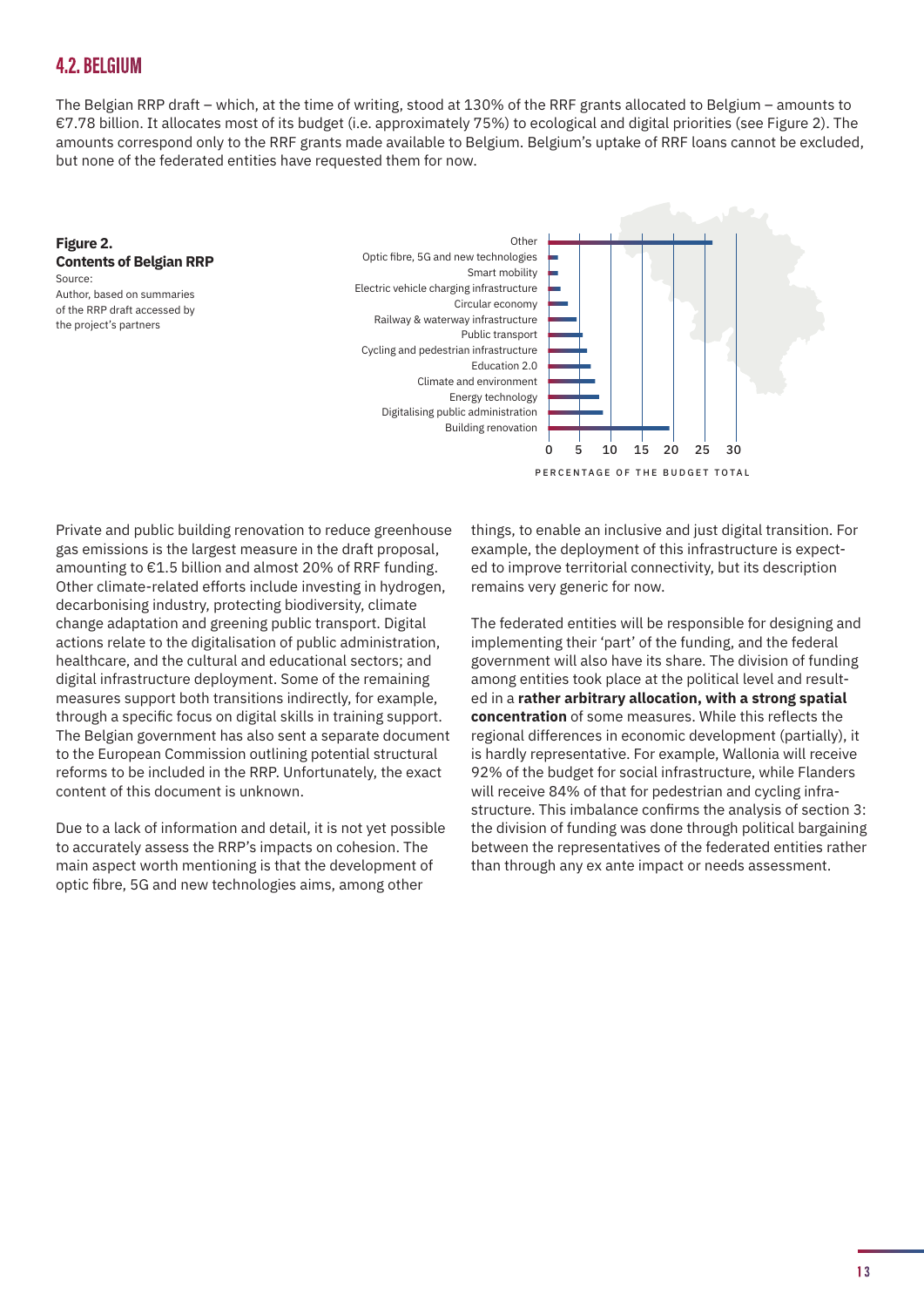# <span id="page-13-0"></span>**4.3. POLAND**

The Polish RRP draft amounts to €23.85 billion and has five components (see Figure 3). It only concerns RRF grants. The government has not yet decided on the uptake of loans and therefore cannot be excluded.



More than €6 billion are earmarked for the energy transition and sustainable mobility, each accounting for more than 25% of the total budget. The measures under these two categories include developing zero-emissions public transport, strengthening railways, and improving the energy efficiency of residential buildings and conditions for developing RES (including hydrogen technologies). Some of these measures also contribute to the digital transition (e.g. smart and sustainable mobility, green technologies). The digital transition component (€3 billion) includes strengthening high-speed internet to be universally accessible, as well as developing public e-services and digitalising the education infrastructure. The other components only contribute to the twin transitions partially, for example, through innovative projects in green technologies, supporting sustainable solutions in enterprises and developing e-health.

An important feature of the Polish RRP is that it clearly sets out **reforms that match the investments in each intervention area.** For example, removing legal obstacles and regulatory changes to support the development of public e-services and electricity distribution from RES.

While it appears that the five categories are in line with the RRF's green ambitions, two measures that are likely to be included in the RRP are severely criticised by stakeholders as **environmental threats**. The construction of a new airport, "Central Communication Port", is believed to cause environmental degradation and not be aligned with Green Deal objectives, while a waterway is planned to go through the Vistula Spit, a Natura 2000 area.

Although the draft RRP does not outline the estimated impact of its measures in detail (e.g. performance indicators are not mentioned), there seems to be overall horizontal attention to the most vulnerable social groups across the components. For example, there are explicit mentions of reducing energy poverty by increasing efficiency, reducing the numbers of digital illiterates, and improving access to transport for those currently excluded. Concerning the regional dimension, there is specific support for the energy transition in coal regions and heavily touristic regions that have been most affected by the COVID-19 crisis.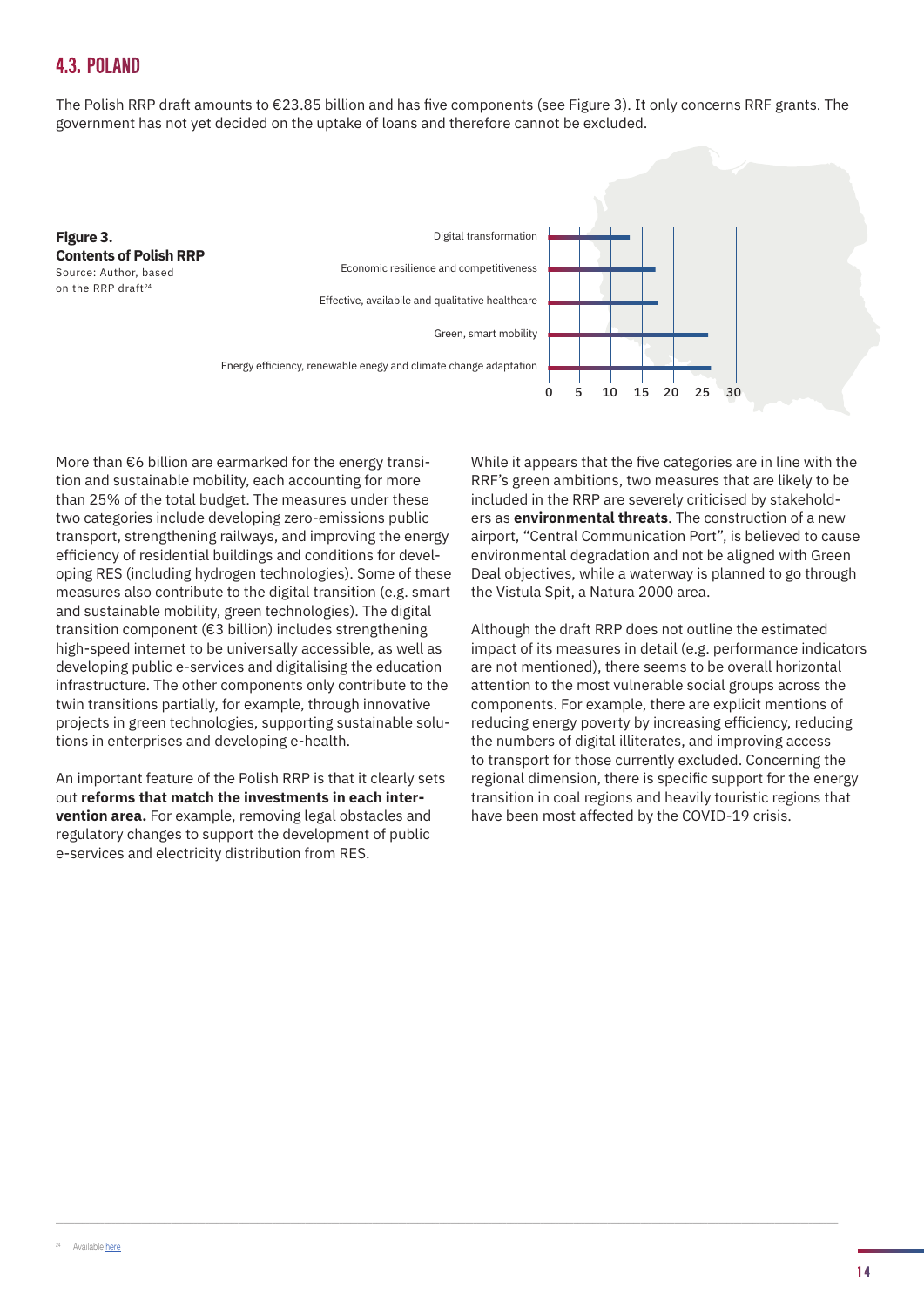# <span id="page-14-0"></span>**4.4. GREECE**

The Greek RRP draft is composed of four pillars, each with specific components. The components of the 'Green' (€6 billion) and 'Digital' Pillars (€2.1 billion) are reported in Figure 4. The Other category includes the two remaining Pillars, namely 'Employment, skills and social cohesion' and 'Private investments and economic and institutional transformation'. While the budget would only consist of RRF grants, the government also intends to make full use of the loans available (up to €12.7 billion). The loans would be used to support reforms to improve Greece's business environment, simplify bureaucracy and promote private investment by co-financing the twin transitions, economies of scale and R&D&I.



The Green Pillar (€6 billion) includes measures to improve energy efficiency (of i.e. the electricity grid under Power Up and of residential buildings under Renovate) and RES use (Power Up). Incentives for businesses are also included. Additionally, it foresees rolling out an electric vehicle charging network (Recharge and Refuel), protecting the environment and climate change adaptation. Measures under this Pillar also support digital objectives indirectly, for example, through the digital monitoring of energy consumption. The Digital Pillar (€2.1 billion) includes the installation of optic fibre and 5G infrastructure (Connect), the development of digital public services (Modernise) and support for the digitalisation of the private sector (also with the dual aim of optimising their climate footprint). Some measures in the remaining two Pillars also support digital objectives, for instance, the promotion of digital skills and the digital transformation of the education and judicial systems, health services and tax administration.

The Greek RRP draft shows a **good number of reforms that would accompany the investments coherently.** In some cases, particularly the green measures, the national reforms already underway would be continued and expanded (e.g. managing natural resources, developing charging networks for electric vehicles). In other cases, particularly the digital measures, new reforms are proposed, such as a national artificial intelligence strategy and a central cloud infrastructure for all public entities.

Additionally, the RRP dedicates a section to the Partnership Agreements of the 2021-27 Cohesion Policy, outlining links between the RRP measures and the five objectives of Cohesion Policy. References to the Just Transition Fund (JTF) are also present with respect to the lignite phase-out.

Overall, the plan shows a good degree of alignment to climate-related objectives, even in indirect form (e.g. measures for strengthening the capital market include incentives for green investment products). However, one vital measure is not aligned with climate objectives: expanding the natural gas network, which is a fossil fuel.

Overall, the measures' impact on cohesion is rather well referenced, although often in generic terms. For example, there is a sensitivity to the transition needs of areas affected by the lignite phase-out, the connectivity of islands, urban energy poverty and job creation for particular groups (i.e. youths, the unskilled, the highly skilled). Nonetheless, ascertaining whether some measures will negatively affect cohesion is difficult given the lack of detail in the draft RRP. For example, if unaccompanied by other interventions, certain horizontal measures may be more effective in more developed areas, thereby indirectly widening the economic gap between different regions.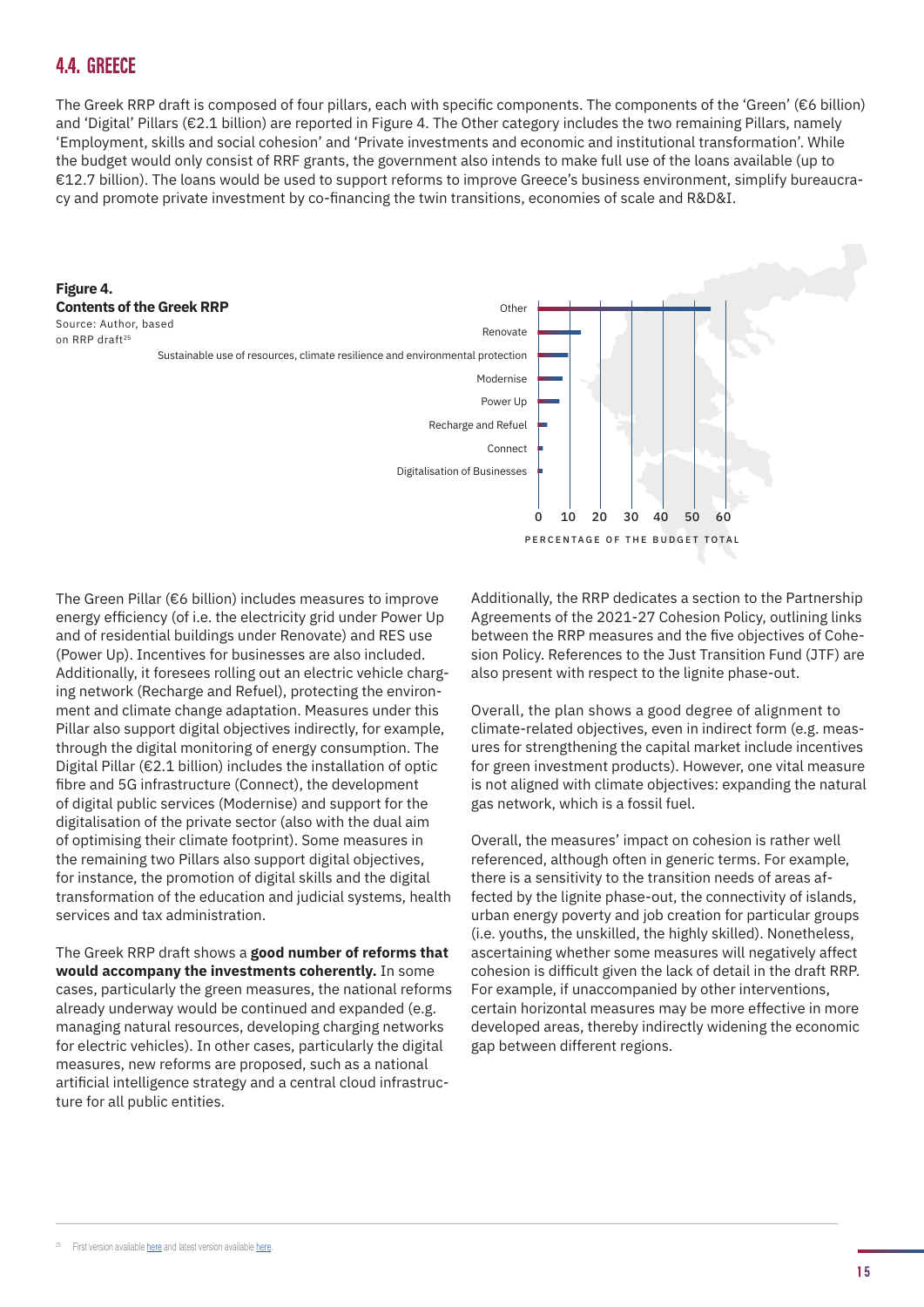<span id="page-15-0"></span>The Italian RRP draft envisages using the country's share of RRF grants and loans fully, totalling around €210 billion. The two largest components (almost €30 billion each) include measures to improve the energy efficiency and safety (especially seismic) of private and public buildings, including schools and social housing, as well as strengthen railways connections (including freight). Other measures linked to climate objectives in the other components include developing sustainable agricultural practices, strengthening recycling and the circular economy, increasing the production and distribution of renewable energy, supporting sustainable local transport and protecting the environment.

Digital efforts prominently regard the digitalisation and modernisation of public administration (including the judicial system) and support for that of businesses. A few of the Other measures are deemed complementary to the twin transitions: promoting STEM skills and digitalising the education system; and creating innovation ecosystems in urban areas (especially in the south) that can respond to the challenges posed by the twin transitions (see Figure 5).



The Italian RRP has a **very strong reform component** that accompanies almost all types of investment. The reforms most relevant for the twin transitions include, among others, the adoption of the Minimum Environmental Criteria for cultural activities and a national strategy for the circular economy, regulatory changes in waste management, the simplification of authorisations for the renewable energy sector and strengthening the governance of the water supply infrastructure. Broader structural reforms relate to public administration and the tax and judicial systems.

An important peculiarity of the Italian RRP is that almost all its components already **interrelate with REACT-EU** <sup>27</sup> **funding** strongly (i.e. approximately €13 billion), as well as additional financing from the national budget and, in some cases, the European Structural and Investment Funds. This showcases a good degree of early planning of the uses of different funding sources, although many measures were already in the pipeline before the RRP began to be drafted.

The Italian RRP draft has a strong focus on economic, social and territorial cohesion. Three transversal, horizontal priorities are mainstreamed across all the components: **women and gender equality, youth, and the economic development of southern Italy** and reduction of territorial imbalances. For example, the public administration reform also focuses on improving women's access to managerial positions, the strengthening of STEM skills pays particular attention to women, the development of the railway network aims to reduce the infrastructure gap between the north and south and the socio-economic impoverishment of the less connected territories, and the establishment of seven high-technology research centres is split between the north and south.

 $^{26}$  Available [here](https://www.fasi.biz/images/PNRRSchede.pdf).<br> $^{27}$  REACT-EU is an additional temporary envelope of Cohesion Policy, financed mainly by Next Generation EU, to support countries' responses to the COVID-19 crisis.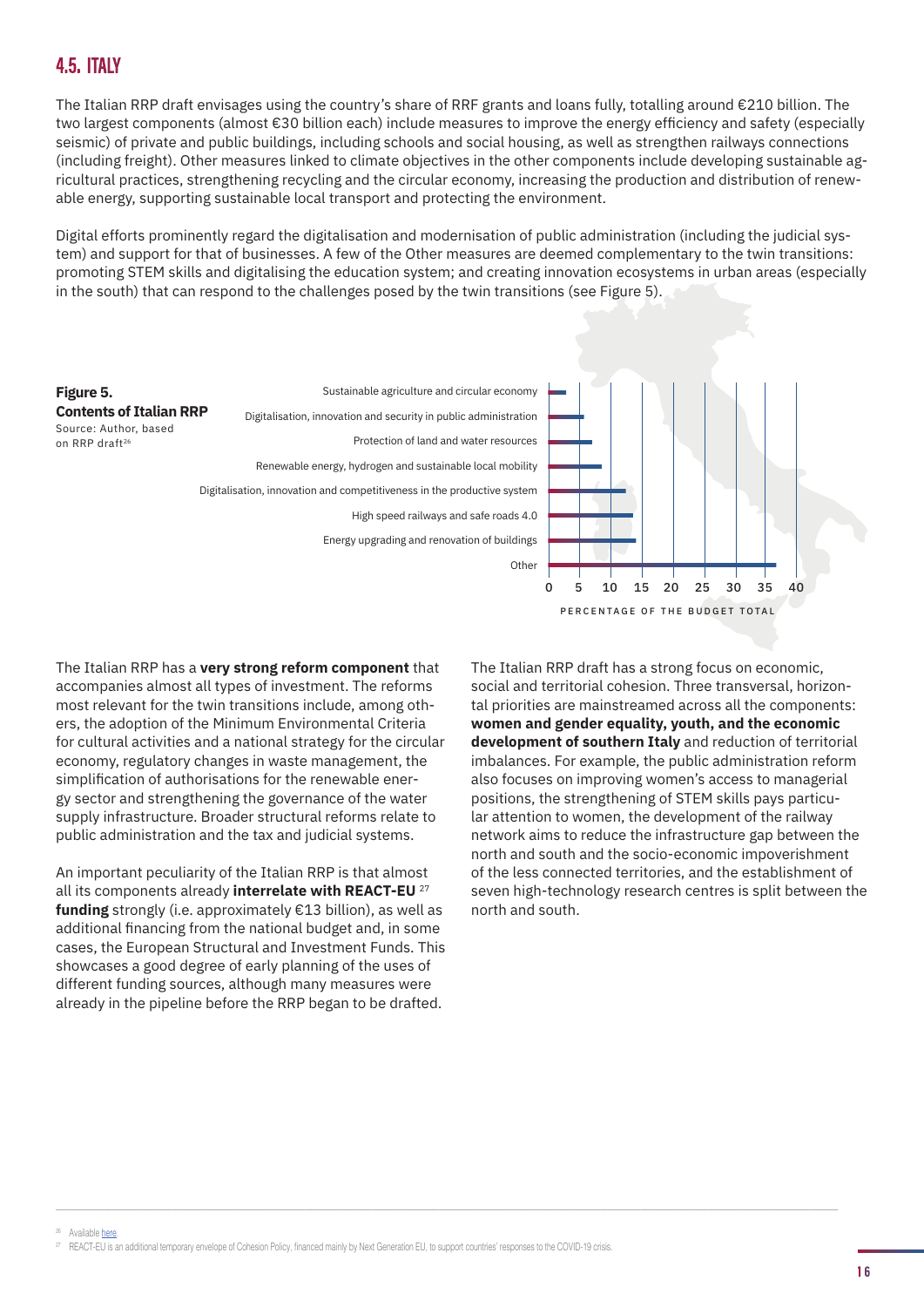# <span id="page-16-0"></span>An effective, EU-wide strategy for the twin transitions<br>
5. and economic prosperity?

Drawing from the individual analyses presented in the previous section, this section draws conclusions on whether the RRPs are likely to be effective strategies for the green and digital transitions. In particular, each plan's coherence is assessed, as well as that of the plans with each other from an EU perspective. Lastly, their foresightedness and attention to impacts on cohesion are evaluated.

# **5.1. COHERENT OR FRAGMENTED MEASURES?**

A factor that the European Commission will assess in its evaluation of the RRPs is whether the measures included are harmonious. This is easier said than done: some incoherence is expected, mostly since the RRPs had to be written quickly and different entities often elaborated different parts.

One way to assess coherence is to analyse whether the **measures** of a RRP cross-reference each other. The five case studies show that this is **quite rare.** Complementarities appear only because different measures contribute to the same specific objective or broad European Flagship (i.e. common challenges e.g. the twin transitions). However, if and how synergies will emerge remains to be seen. Fragmented measures appear particularly present in the digital components of the French RRP and the Italian and Belgian ones more generally. In the latter, standalone projects are present because each federated entity presented a proposal without coordinating with the others, and budgets were allocated among said entities through political bargaining. Considering that different ministries oversee the elaboration of different parts of the RRP, national governments should invest time and efforts in providing a unitary vision across their measures beforehand.

Nonetheless, attention has generally been paid to the complementarity of measures. For example, the digitalisation of the education system, support for STEM skills, and training for digital and sustainable technologies and/or sectors are often included in the strategies for the twin transitions.

The extent to which RRP measures are in harmony with and make reference to existing EU programmes and other national measures are also explored. **EU programmes are rarely mentioned in RRPs.** This is rather surprising given that member states will also be managing **Cohesion Policy** funding, and often in large amounts. Only Italy, Greece and Poland appear to take other EU programmes into account generally. As mentioned, almost all the Italian RRP components include REACT-EU funding and some limited amounts of structural funds, although their different roles are not explained. In Poland, some RRP activities appear to align with those funded by the structural funds

(i.e. the Common Agricultural Policy, JTF) but, again, how this will take place in practice is not outlined. In Greece, the Cohesion Policy objectives are mentioned explicitly but in rather broad terms. References to EU programmes are only sporadic in the French draft and absent from the Belgian one.<sup>28</sup>

Barring Poland, all the case studies envision additional funding from national budgets, although to varying degrees. Many Italian RRP components mentioned additional national financing, although a precise breakdown and the potential complementarities are not present. The Belgian government had originally intended to develop a broader recovery strategy with additional national funding, but regional recovery strategies are progressively replacing this. These regional plans are not synergic to the overall RRP and consist of projects that have been in the regions' drawers for years. The Greek RRP makes links to national strategies, for example, those related to energy and climate, a just transition, higher education, research and technology for smart specialisation, and transport. The majority of France Relance measures are to be financed by the national budget. The RRF will finance 40% of France Relance, but the selection of measures to be included is still unknown.

In this respect, national governments should link their RRPs to their broader strategies for EU funding. This is especially relevant for the Cohesion Policy, which will be implemented over the next decade and has strong complementary potential with the RRF measures. Overall, while the RRP measures are coherent in the objectives, cross-referencing and references to other EU programmes are scarce.

### **5.2. RRP PRIORITIES ARE ALIGNED, BUT THE CROSS-BORDER DIMENSION COULD BE STRENGTHENED**

The common objectives for measures financed by the RRF (i.e. its six pillars) and quantitative targets for spending related to the twin transitions guarantees – at least on paper – that there is a framework that **ensures that all national RRPs have a common trajectory.** All five analysed RRPs share similarities. For example, renovating buildings to improve their energy efficiency is always one of the most funded measures, revealing its importance for the countries. Support for and development of sustainable mobility is also a measure that receives significant funding in all five countries.

Digital measures, including the digitalisation of public services and support for the private sector, tend to receive less funding than green ones. This is (partly) because the target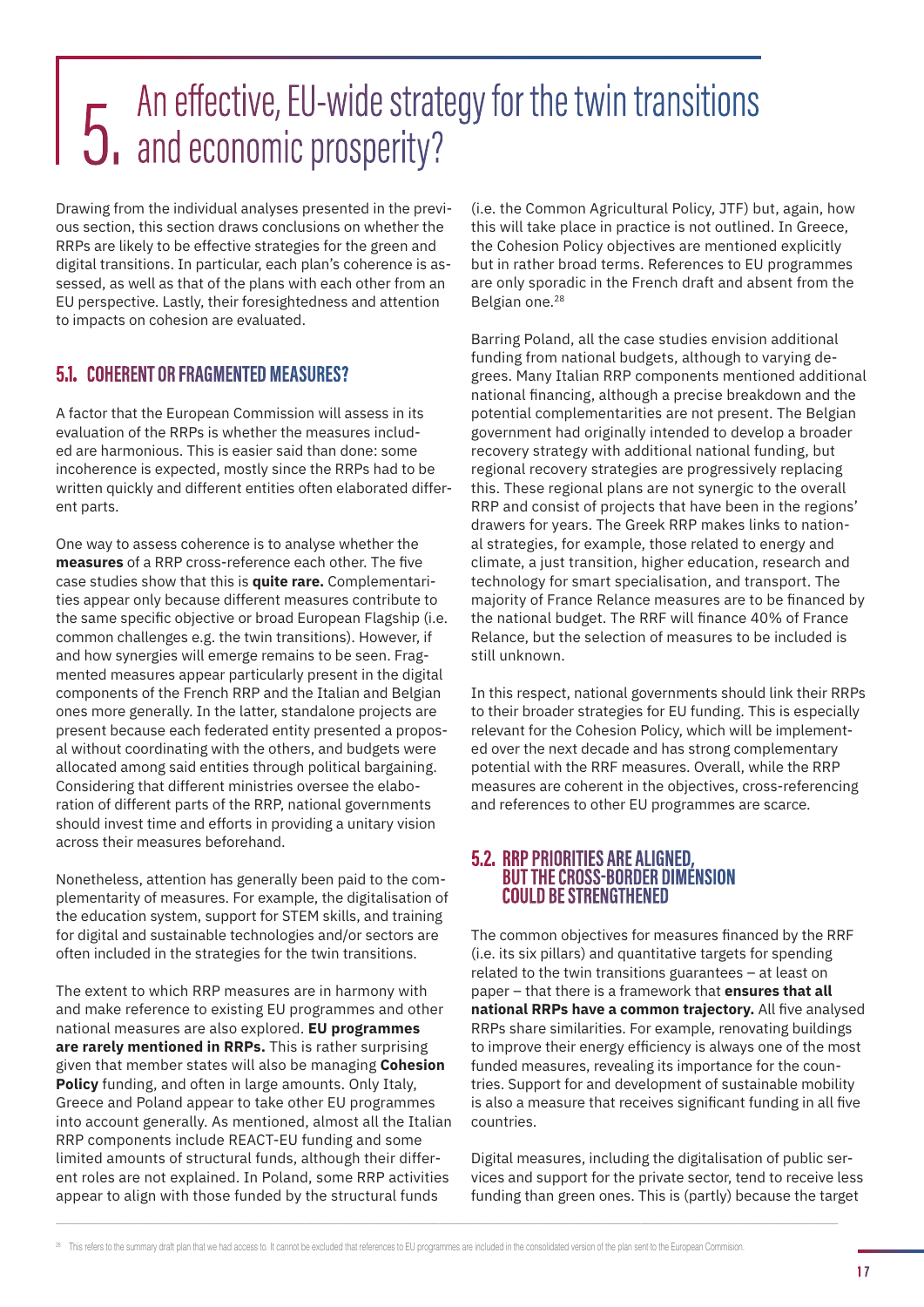<span id="page-17-0"></span>for digital spending is lower than that for green spending (i.e. 20% instead of 37%) but can also showcase different priorities. An exception is Belgium, where the digitalisation of public administration is the second-largest component and accounts for almost 10% of its total RRP budget.

The RRP' coherence with EU objectives is also ensured by the need to align with CSRs. It emerges that overall, **RRP measures are in line with the CSRs relevant for the twin transitions.**

Lastly, the international dimension of RRPs should be studied, assessing whether cross-border projects are envisaged and if and how synergies across countries will emerge. Overall, these appear scarce. French support for green hydrogen will be coordinated with other member states via a new Important Project of Common European Interest (IPCEI).29 The development of green hydrogen is also mentioned as a cross-country project in the Belgian RRP, together with the deployment of 5G and broadband networks – although only in generic terms. The Greek RRP's Digital Pillar includes investing in the development of 5G cross-border corridor but does not exemplify how this will occur. The possibility of IPCEIs is also mentioned in the Polish components for the digital transition, as well as plans to implement joint projects under the Digital Europe Programme and Connecting Europe Facility. However, details are again lacking. The Trans-European Transport Network 30 is mentioned in the Polish and Italian RRPs as priority areas for new and/or upgraded infrastructure, including electric vehicle charging infrastructure, the modernisation of intermodal terminals, railways and port infrastructure.

**The international dimension of RRPs is overall rather lim-**

**ited.** The general lack of multinational projects can be explained with the generic assessment included in the Polish plan: such projects are overly complex and risky as many beneficiaries from different countries are involved. However, these interventions can crucially strengthen the Single Market, improve connectivity among countries (especially peripheral areas), and generate efficiency gains through common projects. Governments should thus explore ways to include multinational projects in their strategies.

# **5.3. RRPS SET THE BASIS FOR A GOOD STRATEGY GENERALLY BUT CAN STILL BE IMPROVED**

The assessment of the five national RRP drafts shows that the countries are broadly on the right track when it comes to **preparing a strategy with long-term impacts:** economic growth, job creation and structural changes with respect to the twin transitions. The RRPs aim to achieve all three impacts by ensuring that investments and reform affect growth and employment positively. For example, by 2026, Greece's RRP is expected to increase its GDP by 7 percentage points and create up to 200,000 full-time jobs (i.e. 4% increase in employment).<sup>31</sup> The Italian draft estimates that

thanks to its investments, GDP will be 3 percentage points higher than the baseline scenario in 2026. This figure would rise further with reforms.

A long-term impact of measures is one of the European Commission's requirements, so the RRF framework supports this thinking of structural interventions. However, the risk that the measures represent short-term fixes and/or are not structural and foresighted enough remains.

This risk appears concrete in the Belgian draft, as most of its measures are oriented towards short-term solutions by covering investments already planned and continuing existing policies rather than investing in a successful transition in the long run. While common overarching values underpin the RRPs, the measures are highly fragmented, mostly due to the federated entities proposing different projects. Additionally, the size of the RRF contribution allocated to Belgium is relatively small, thus limiting its ability to deliver the twin transitions.

France Relance is **a mix of structural and short-term measures**. Approximately half of its measures is considered to support resilience and structural support in the medium and long term. Conversely, short-term economic support is estimated to account for between 20% and 50% of the measures, depending on how they are categorised.32 Importantly, France Relance has a much larger budget and scope than the RRP, and thus the latter will likely only include the most relevant measures aligned with the RRF's framework. Additionally, reform components will have to be added to the RRP, which are still absent. Overall, France Relance presents a rather comprehensive and ambitious investment strategy, especially regarding the sustainable transition, while measures linked to digitalisation appear less coherently structured.

The Greek RRP aligns its actions with the **well-known structural and long-term needs of the Greek economy.** An expert group published a report analysing these needs in late 2020 (see section 3). Based on this report, the Greek RRP focuses on the economy's structural problems rather than short-term issues. The RRP thus appears foresighted and could shift Greece's trajectory towards a more resilient and sustainable growth model. However, although this appears to be the case for the economy and the state, it is less relevant for the green transition. For example, the RRP does not mention the climate-related challenges of coastal areas, which constitute large parts of the country, or issues related to increasingly frequent and adverse weather phenomena (i.e. wildfires, floods). Similarly, references to the circular economy are very limited. In this respect, the plan's foresightedness and comprehensiveness could be improved.

As mentioned, the Italian draft RRP is being revised by the new Draghi government. However, the previous government's draft already showed a good degree of long-term thinking and a significant number of **measures well-suited** 

<sup>&</sup>lt;sup>29</sup> Important Projects of Common European Interest are multinational projects in a highly innovative, value-added industrial sector that benefit from relaxed state aid rules.

<sup>30</sup> The Trans-European Transport Network (TEN-T) aims to develop an EU-wide network of transport infrastructure (e.g. roads, railways, airports, ports) to improve the connectivity of different regions.

<sup>&</sup>lt;sup>31</sup> This is the analysis of two studies, one by the Bank of Greece and one by the Council of Economic Advisors at the Ministry of Finance, which have been presented to the Parliament but are not publicly available.

Chaney Eric (2020), "[Plan de relance: répondre à l'urgence économique](https://www.institutmontaigne.org/publications/plan-de-relance-repondre-lurgence-economique)", Paris: Institut Montagne ; and Faure-Schuyer, Aurélie and Julia Symon (2021), "[Is France 'building back better' or back to business as usual?](https://www.rethinktherecovery.org/sites/default/files/2021-02/French%20Recovery%20Plan%20Analysis.pdf)", Financ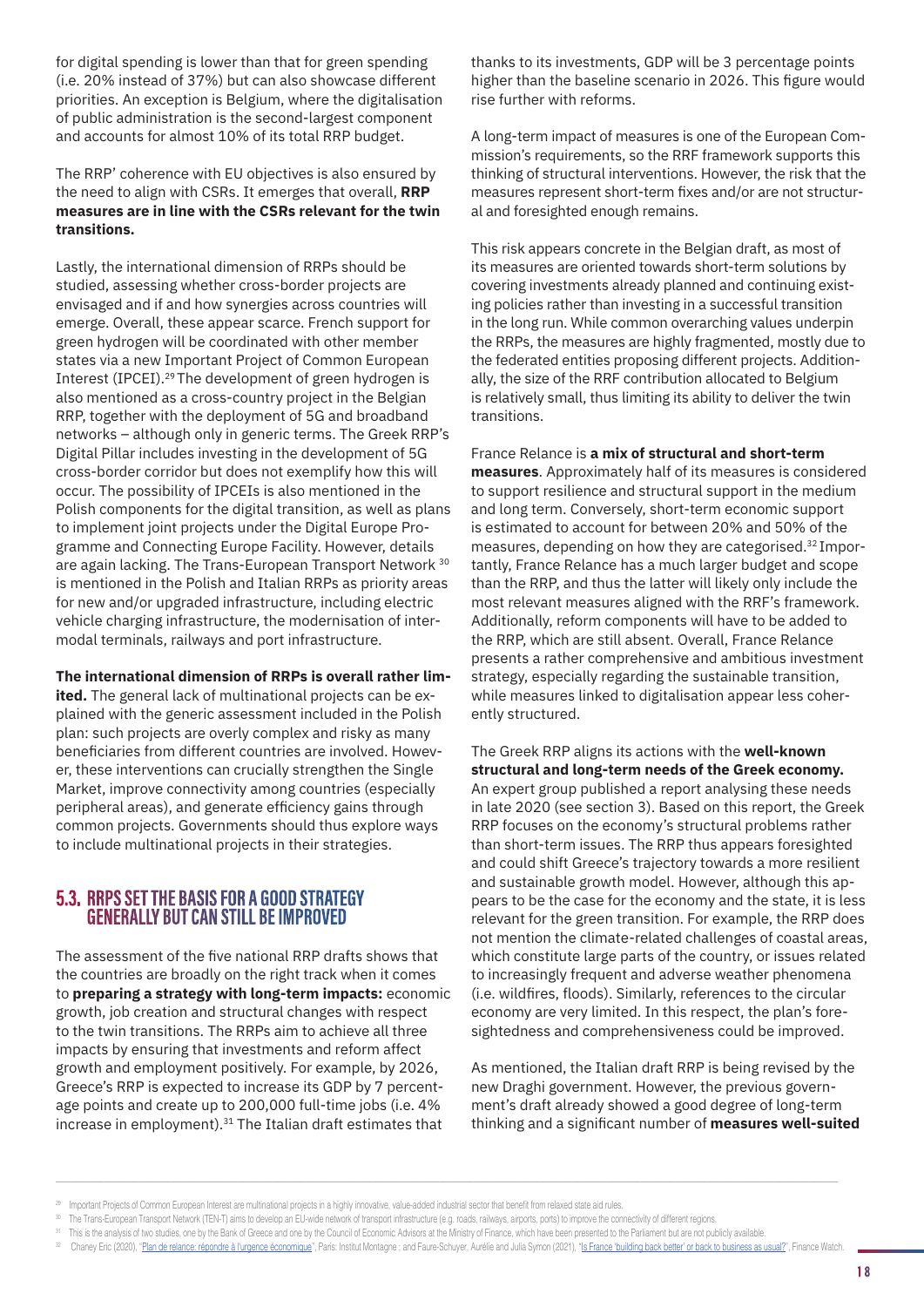<span id="page-18-0"></span>**for the medium and long term**. This includes, for example, long-overdue structural reforms (of e.g. the judiciary and public administration, infrastructural upgrades and attempts to reduce disparities within the country). Nevertheless, this foresightedness does not appear to be accompanied by a unitary vision that interlinks and creates harmony between the different measures, leading to **excessive fragmentation** and many small-scale projects. A more comprehensive vision of interrelated measures would make Italy's strategy stronger.

The Polish RRP appears rather **comprehensive but largely in line with the government's priorities over the previous years, with many measures already in the pipeline**, especially digitalisation and new technologies. It sets out a good level of ambition for the green transition, which will be quite far-reaching in a country with poor air quality and a heavy reliance on coal. Importantly, however, the RRP omits some necessary but politically risky reforms, such as changes in the labour market due to the energy transformation and of the retirement age. These should be included to ensure a comprehensive strategy that accounts for all indirect effects.

Importantly, while RRP measures may represent a significant part of government expenditures, countries will also continue to implement measures through their national budget. It is **impossible to account for what governments do** *outside* **of the RRF's framework**, and if and how these actions are in line with the objectives of the twin transitions. Focusing only on the RRPs, there is a risk that governments are overselling their efforts for the twin transitions. For example, although Poland has recently set 2049 as the target year for a complete phase-out from using coal for electricity production, it is also planning to continue subsidising coal production, regardless of the falling demand and financial losses.<sup>33</sup>

Lastly, the extent to which the **RRPs represent new, innovative thinking – or, rather, are collections of predecided measures – is explored. Overall, it appears that there is a mixture of both, with a strong presence of the latter.** While there are significant amounts of 'new' interventions, governments are using the RRPs to **repackage actions that have been in the pipeline** for years. Examples include the French production tax cut, some public transport projects in Belgium and Poland's Clean Air programme. Nevertheless, these existing projects are usually aligned with the broader objectives. RRF funding will be used to increase their budgets and accelerate the roll-out. Additionally, given the very **tight time constraints** to design RRPs, it is understandable that relevant, preexisting measures have been proposed. In some cases, this option may even be preferable if the alternative is new but badly designed projects.

### **5.4 IMPACTS ON COHESION ARE CONSIDERED AT DIFFERENT DEGREES ACROSS PLANS AND COULD BENEFIT FROM MORE DETAIL**

To be successful, structural transformations aligned with the twin transitions must limit their impacts on cohesion. If not, the acceptance and effectiveness of the changes will be jeopardised (see section 2). With 'social and territorial cohesion' as one of its six pillars, the setup of the RRF partially reflects this need. Additionally, national RRPs are required to have a long-lasting impact. This implies, at least on paper, an enhancement of cohesion or a limitation of negative effects at a minimum. Questions on this can be measured and assessed in practice remain, nonetheless.

The EPC–KAS assessment of the expected impact on cohesion shows that while **most of the sample countries recognise and reflect this in their objectives reasonably well,** the lack of detail and thorough impact assessments imply that **the issues related to cohesion are not necessarily addressed comprehensively**. Even in the Italian RRP, which is the one that mainstreams cohesion impacts horizontally across all measures, the impact assessment is not satisfactory in some cases and could be developed further. The Greek and Polish RRPs contain a certain degree of sensitivity to vulnerable groups and regions, but the expected impact on cohesion is outlined in generic terms and performance indicators are lacking. In the French and Belgian plans, this sensitivity is much less present. It appears that the reduction of social and territorial disparities is considered a positive secondary effect of some measures rather than an objective per se. For example, the roll-out of digital infrastructure will benefit less connected areas indirectly by improving their access.

Across the RRPs, there is a shared concern that some untargeted, country-wide measures might experience more effective uptake in more advanced areas, thereby reinforcing disparities. Additionally, there is a tendency to only outline social impacts in positive terms. For instance, the measures' effects on the labour market are often references related to job creation and never job displacement. Importantly, there is little to no reference made to complementarities with Cohesion Policy funding, which could be used to smoothen some of the indirect effects.

In conclusion, the five draft RRPs are a good basis for rolling out the twin transitions coherently overall, but the devil is in the details. While the framework appears solid when studying their objectives– measures aligned to common targets, the right pace set for a medium- to long-term strategy –, there is room to improve the outlining of the measures. This is the case for intra- and inter-RRP coherence, links to other EU programmes and their impacts on cohesion. The following section presents recommendations to address these issues.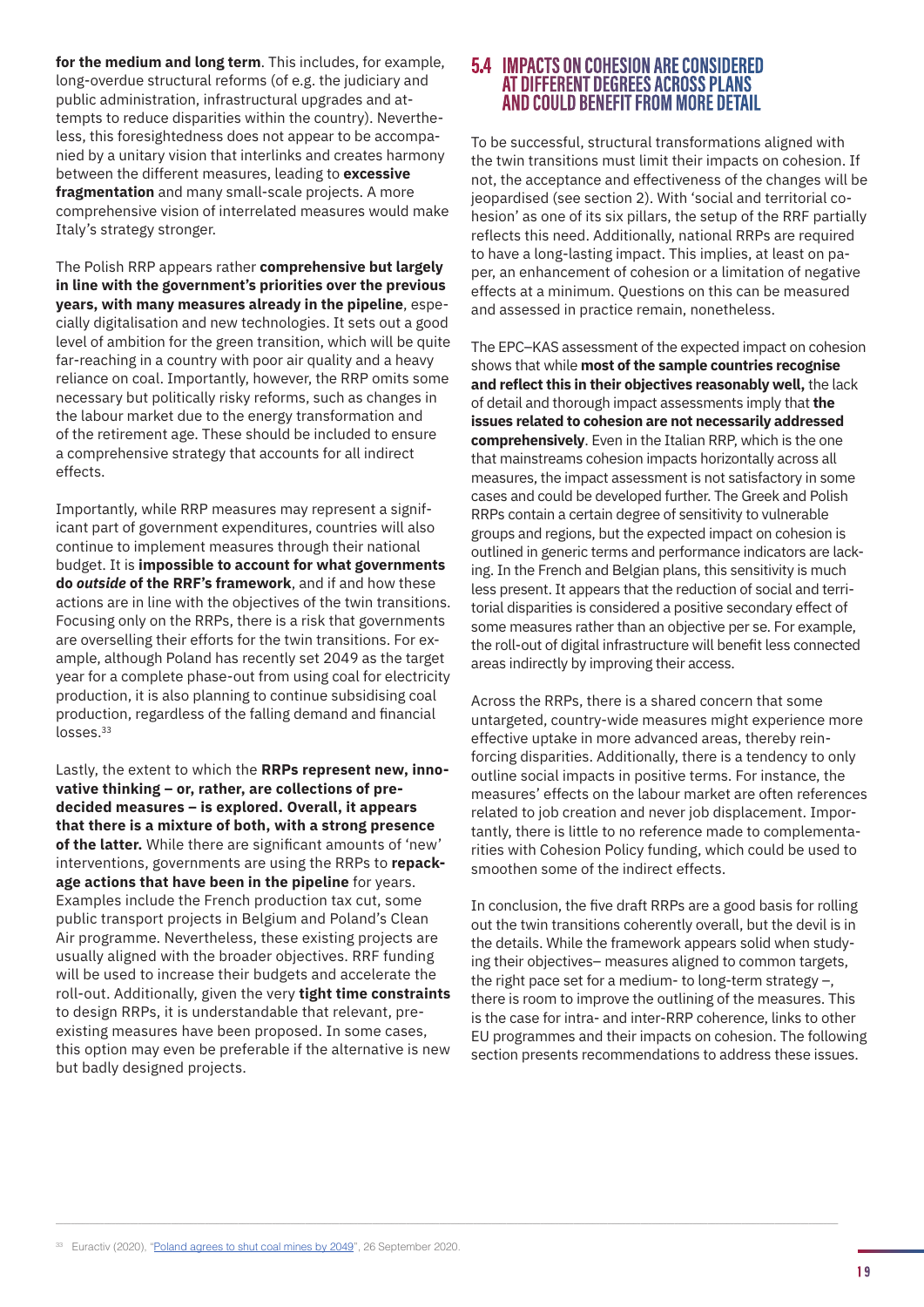# <span id="page-19-0"></span> $\overline{\mathbf{6}}$ . Making the most<br> $\overline{\mathbf{6}}$  of a unique opportunity

The following recommendations are drawn to make RRPs more effective in achieving the twin transitions fairly and spurring economic recovery from the COVID-19 pandemic. This paper's five sample countries can be used to make generalisations on the process and content of the RRPs and provide indications for the other 22 member states. The European Commission and the member states should consider these recommendations in their exchanges in the months preceding the former's approval.

# **RECOMMENDATION 1: IMPROVE THE CONTENT**

The Commission's relatively tight mandatory framework, set objectives and targets provides some consistency and coherence to the RRP structure. However, this is occasionally only the case for objectives, with (significant) fragmentation present among the measures and lack of a vision that convenes reforms and investments in a detailed, complementary manner.

**>** The Commission should work with national governments to **improve their measures' cross-references**, and change their view of projects from standalone actions to **interlinked components of a larger strategy**.

Additionally, while some countries do include other EU and national funding sources, this is not the standard rule.

**>** National governments should identify more potential **synergies between the RRF and other EU funding sources** which provide large amounts of resources for aligned objectives and could complement support for sustainable economic growth (especially the Cohesion Policy).

Even though the choice of national expenditure is beyond the scope of the RRF and the Commission's competences, **coherence between the RRPs – which are heavily 'biased' towards the twin transitions – and other national actions** could be explored further.

Lastly, the inclusion of reform components varies greatly among member states. Countries with well-known structural issues (i.e. Greece and Italy) appear to consider these more strongly and are keener to include them in their RRPs. Other countries (i.e. Belgium and especially France) appear less or not at all inclined.

**>** The Commission should work with member states to **strengthen the reform components**, especially in RRPs where they are less present. The twin transitions will certainly require large amounts of funding, but this

alone will not suffice. Regulatory changes and framework reforms are crucial to set the right incentives and conditions for effective change and buy-in from the private sector.

# **RECOMMENDATION 2: STRENGTHEN THE EU DIMENSION**

The previous section outlines how RRPs' cross-border dimension remains underdeveloped, with synergies difficult to ascertain. While there are some references to multinational projects and alignments to EU-wide infrastructure networks, they are often not detailed. This absence may be excusable due to the short time the plans have been drafted in and the complexity of planning such projects. Nonetheless, cross-border actions should be considered to create synergies, leading to efficiency gains, growth and a stronger Single Market.

**>** When assessing the RRPs, the Commission should not analyse each separately but rather maintain an overview. Given that the national governments are unaware of the contents of the other countries' RRPs, the Commission's comprehensive view should **highlight potential areas for synergies across countries** and cross-border projects. It should then put a **flexible framework for cooperation** among governments into place by brokering the first steps to reduce complexity and risks.

# **RECOMMENDATION 3: MAINSTREAM SUPPORT FOR COHESION**

Efforts to maintain and improve social and territorial cohesion are clearly outlined in some RRPs and missing from others which consider it a by-product. Even in the former's case, the measures are developed in generic terms and lack a detailed impact assessment.

- **>** The Commission should request governments to present **ex ante territorial impact assessments** of their measures. They would crucially assess the areas where countrywide measures would impact and potentially overcome the risk of concentration in more advanced areas, which are already more prone to obtaining incentives.
- **>** The Commission should also request governments to present **ex ante social impact assessments** of their measures. They would address the potential social exclusion of certain population groups from the measures and rectify this, especially those who risk being affected by the COVID-19 crisis and the twin transitions disproportionally.